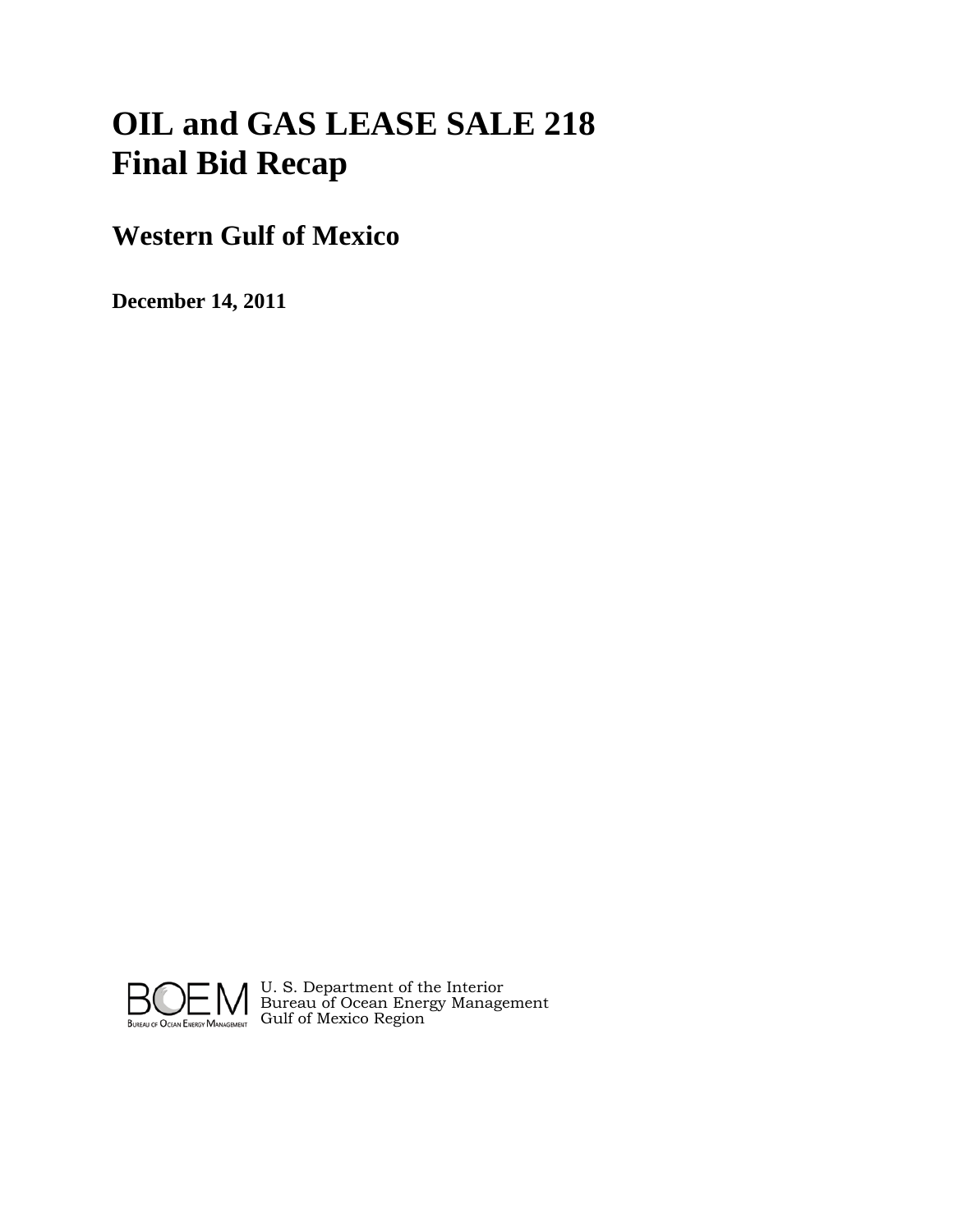# **OIL and GAS LEASE SALE 218 Final Bid Recap**

## **Western Gulf of Mexico**

**December 14, 2011** 

Author

Bureau of Ocean Energy Management Gulf of Mexico OCS Region

Additional Copies may be obtained by contacting U.S. Department of the Interior Bureau of Ocean Energy Management Gulf of Mexico OCS Region Public Information Unit (MS 5034) 1201 Elmwood Park Boulevard New Orleans, Louisiana 70123-2394 Commercial/FTS Telephone: (504) 736-2519

**Published by** 

**U.S. Department of the Interior Bureau of Ocean Energy Management New Orleans 1989 Gulf of Mexico OCS Region 2012 2012 2012 2013**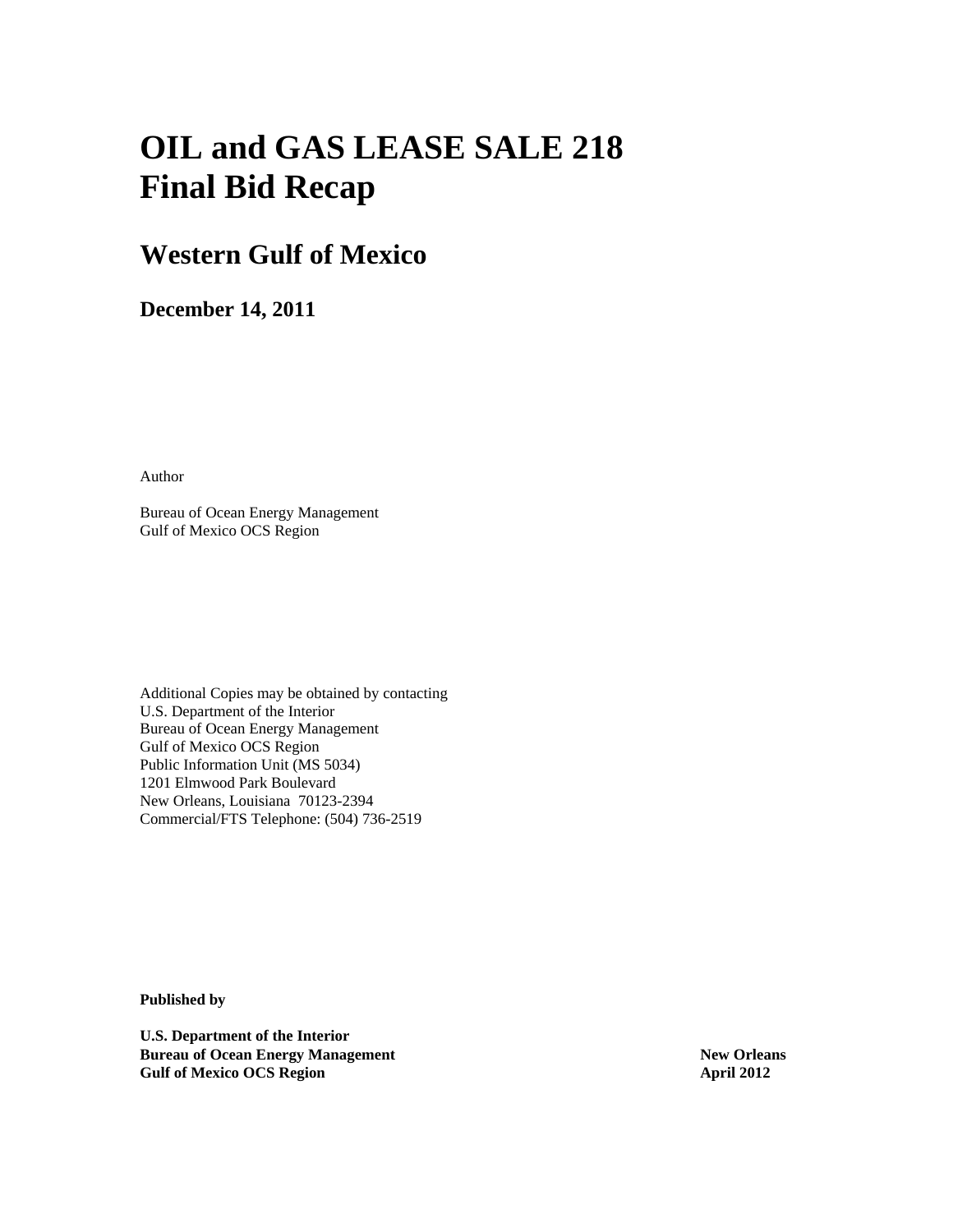## *PREFACE*

The Final Bid Recap lists bid-specific information from a lease sale. Individual copies of the bid recap for a particular sale are available for several months following the completion of the bid evaluation process, which takes approximately 60-90 days following the sale day.

Copies of the bid recap are available from the address below at the cost of \$5.00 each. Payment may be made by check, money order, or cash.

 Minerals Management Service Gulf of Mexico OCS Regional Office Public Information Office (MS 5034) 1201 Elmwood Park Boulevard New Orleans, Louisiana 70123-2394 Commercial/FTS Telephone 1-800-200-GULF

Specific questions concerning this publication should be referred to the Gulf of Mexico OCS Regional Office, Office of Leasing and Environment, Commercial/FTS telephone (504) 736-2761. Questions of a general nature should be referred to the Gulf of Mexico OCS Regional Office, Public Information Unit, at the address above.

 **iii**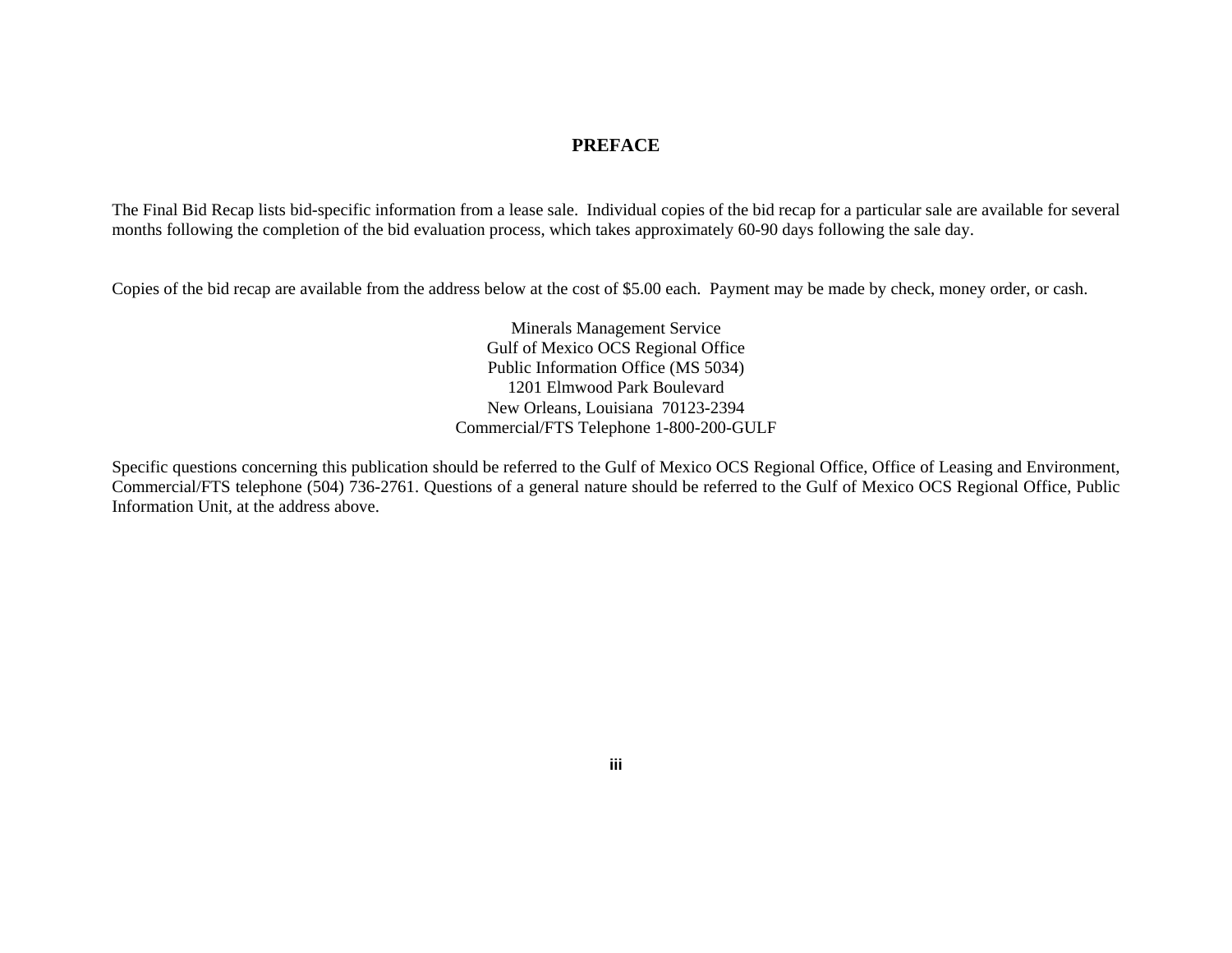#### **PARTICIPATING COMPANIES**

- **00003 Union Oil Company of California**
- **00056ConocoPhillips Company**
- **00059Hess Corporation**
- **00105Apache Corporation**
- **00276Exxon Mobil Corporation**
- **00689Shell Offshore Inc.**
- **00730Walter Oil & Gas Corporation**
- **02058LLOG Exploration Offshore, L.L.C.**
- **02079Nexen Petroleum Offshore U.S.A. Inc.**
- **02219Anadarko US Offshore Corporation**
- **02417Arena Energy, LP**
- **02481 BP Exploration & Production Inc.**
- **02503Contango Operators, Inc.**
- **02579Tana Exploration Company LLC**
- **02702Plains Exploration & Production Company**
- **02941Maersk Oil Gulf of Mexico Two LLC**
- **02970Castex Offshore, Inc.**
- **02990Ecopetrol America Inc.**
- **03194Cathexis Oil & Gas, LLC**
- **03207Hall-Houston Exploration IV, L.P.**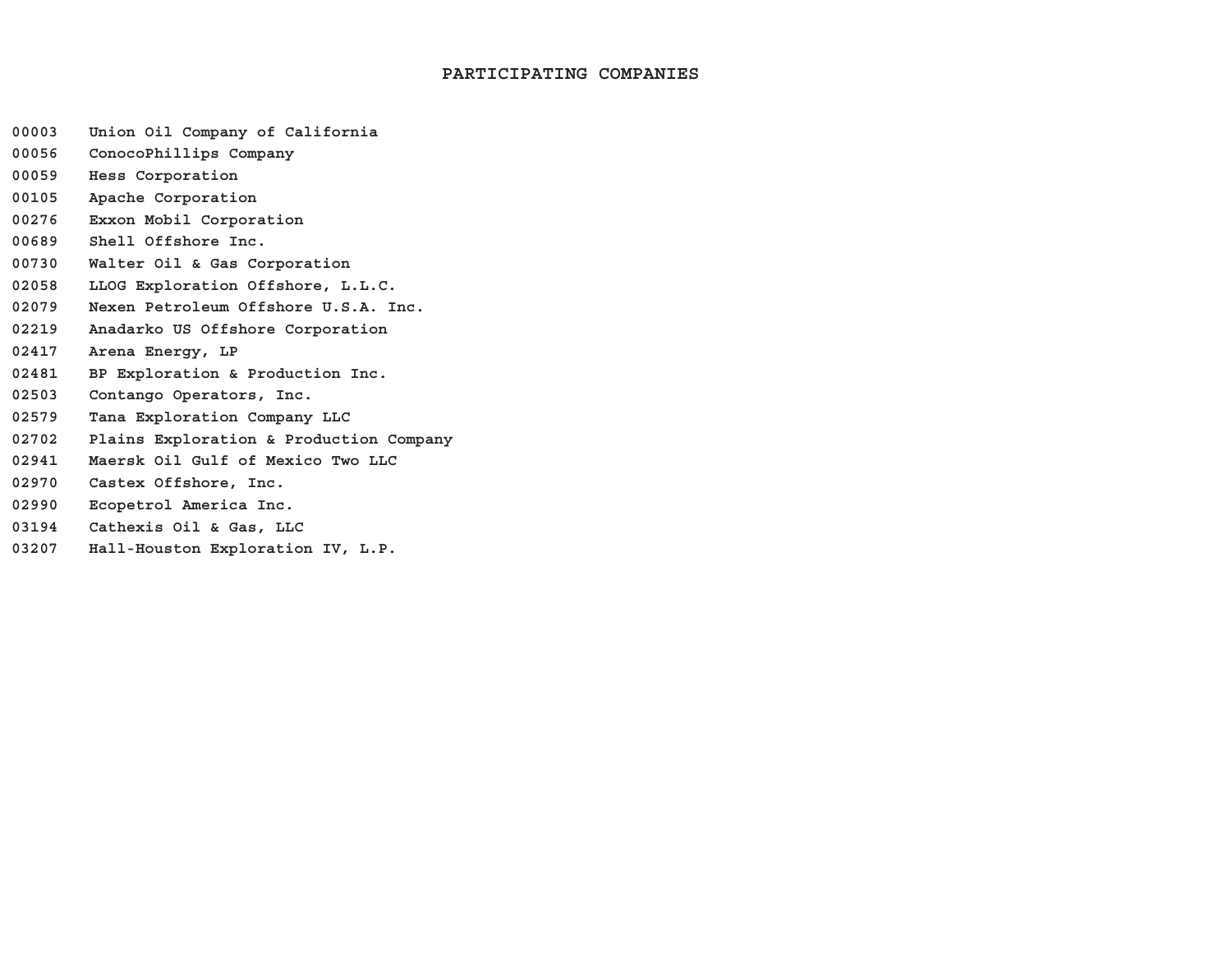## **TABLE OF CONTENTS**

| <b>Area Name</b>             | Page No. |
|------------------------------|----------|
| Matagorda Island             |          |
| <b>Brazos</b>                |          |
| Galveston                    | 3        |
| High Island                  | 4        |
| High Island, East Addition   |          |
| High Island, South Addition  | 6        |
| West Cameron, South Addition |          |
| <b>East Breaks</b>           | 8        |
| Garden Banks                 | 16       |
| Alaminos Canyon              | 17       |
| <b>Keathley Canyon</b>       | 21       |

**vii**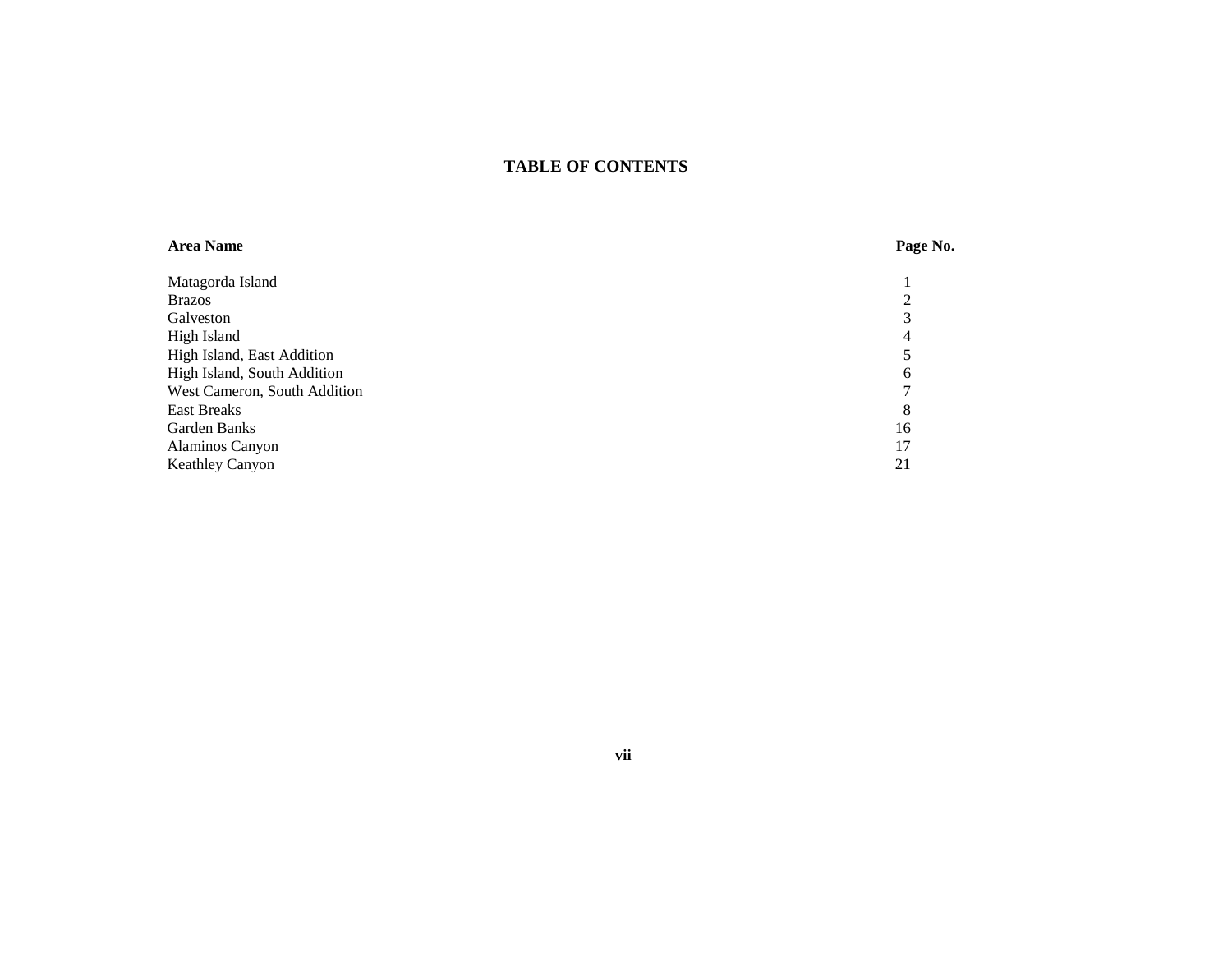#### **LISTING OF 9 REJECTED BIDS**

| Lease No. | <b>Map Area</b>    | <b>Block No.</b> | Page No. |
|-----------|--------------------|------------------|----------|
| G34038    | <b>East Breaks</b> | 324              | 8        |
| G34039    | <b>East Breaks</b> | 325              | 8        |
| G34057    | East Breaks        | 543              | 10       |
| G34058    | East Breaks        | 544              | 10       |
| G34059    | East Breaks        | 545              | 10       |
| G34060    | East Breaks        | 546              | 10       |
| G34118    | Alaminos Canyon    | 74               | 17       |
| G34148    | Alaminos Canyon    | 258              | 18       |
| G34149    | Alaminos Canyon    | 260              | 18       |

#### **LISTING OF NO ISSUE LEASE**

| G34024 Galveston | 253 | $\overline{3}$ |
|------------------|-----|----------------|
|                  |     |                |

### **EXPLANATION OF TERMS USED**

#### **BID TYPE:**

**RS20 -** Bonus Bidding system with a fixed royalty rate of 18 3/4%; possible royalty suspension of 35 bcf for  $>=$  20,000 feet; (0-<200 meters water depth**)**

**RS15** - Bonus Bidding with a fixed royalty rate of 18 3/4%; possible royalty suspension of up to 15 bcf for  $\geq$ =15,000 feet subsea depth but  $\langle 18,000 \text{ feet}$  or up to 25 bcf for  $>=18,000$  feet but  $\langle 20,000 \text{ feet}$  or 35 bcf for  $>=20,000$  feet; (200 $\sim$  400 meters water depth)

**R21** - Bonus Bidding with a fixed royalty rate of 18 3/4%; (400-<800 meters water depth)

**R22** - Bonus Bidding with a fixed royalty rate of 18 3/4%; (800-<1600 meters water depth)

**R23** - Bonus Bidding with a fixed royalty rate of 18  $3/4\%$ ; ( $> = 1600$  meters water depth)

**RNK** - Rank is the order of bid when more than one bid is submitted for a tract. The high bid is listed first; successive bids are listed in descending monetary order.

**R** - Denotes rejected tract.

**N -** Denotes No Issue lease.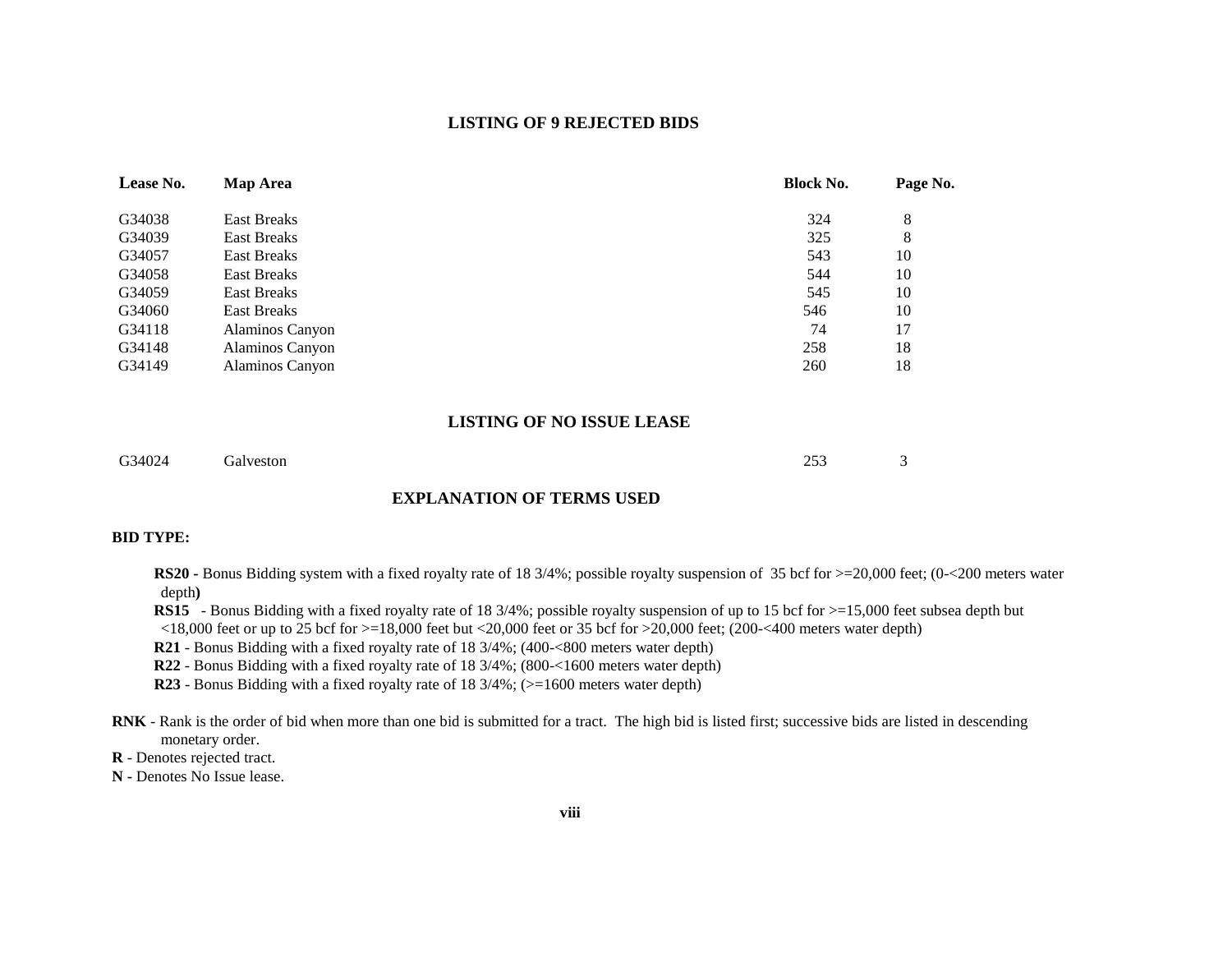**SPFASMRY**

## **UNITED STATES DEPARTMENT OF THE INTERIOR BUREAU OF OCEAN ENERGY MANAGEMI GULF OF MEXICO REGION**

**Sale Number: 218 Sale Identifier: WESTERN GULF OF MEXICO Sale Date: 14-DEC-2011**

Final Sale Summary by

| <b>ENT</b> |  |  |
|------------|--|--|
| Bid System |  |  |
|            |  |  |

|                                | 18 3/4 Total                | <b>Sale Total</b> |  |  |
|--------------------------------|-----------------------------|-------------------|--|--|
| 1. Tracts Receiving Bids       | 191                         | 191               |  |  |
| 2. Acres Receiving Bids        | 1,093,805.38                | 1,093,805.38      |  |  |
| 3. Sum of High Bids            | \$337,688,341.00            | \$337,688,341.00  |  |  |
| 4. Sum of All Bids             | \$712,725,998.00            | \$712,725,998.00  |  |  |
| 5. Total Number of Bids        | 241                         | 241               |  |  |
| 6. Average Number of Bids      | 1.26                        | 1.26              |  |  |
| 7. Companies Participating     | 20                          | 20                |  |  |
| 8. (A) Highest Bid Per Tract   | \$103,200,000.00            | \$103,200,000.00  |  |  |
| (B) Number of Bids             | $\overline{7}$              | $\overline{7}$    |  |  |
| (C) OCS Number(s)              | G34190                      | G34190            |  |  |
| 9. (A) Highest Bid per Acre    | \$17,916.67                 | \$17,916.67       |  |  |
| (B) Number of Bids             | 7                           | 7                 |  |  |
| (C) OCS Number(s)              | G34190                      | G34190            |  |  |
| 10. (A) Largest Number of Bids | 7                           | 7                 |  |  |
| (B) Number of OCS/Tracts       | 1                           | 1                 |  |  |
| (C) OCS Number(s)              | G34190                      | G34190            |  |  |
| 11. (A) Tracts Leased          | 181                         | 181               |  |  |
| (B) Acres Leased               | 1,036,205.38                | 1,036,205.38      |  |  |
| (C) Accepted Bonuses           | \$324,971,001.00<br>$\star$ | \$324,971,001.00  |  |  |
| 12. (A) Rejected Tracts        | 9                           | 9                 |  |  |
| (B) Rejected Acres             | 51,840.00                   | 51,840.00         |  |  |
| (C) Rejected Bonuses           | \$12,596,540.00             | \$12,596,540.00   |  |  |
| 13. (A) First Year Rentals     | \$11,147,202.00             | \$11,147,202.00   |  |  |

**\* This figure contains the 1/5th bonus forfeited on 1 tract (\$30,200.00) where company failed to execute the lease.**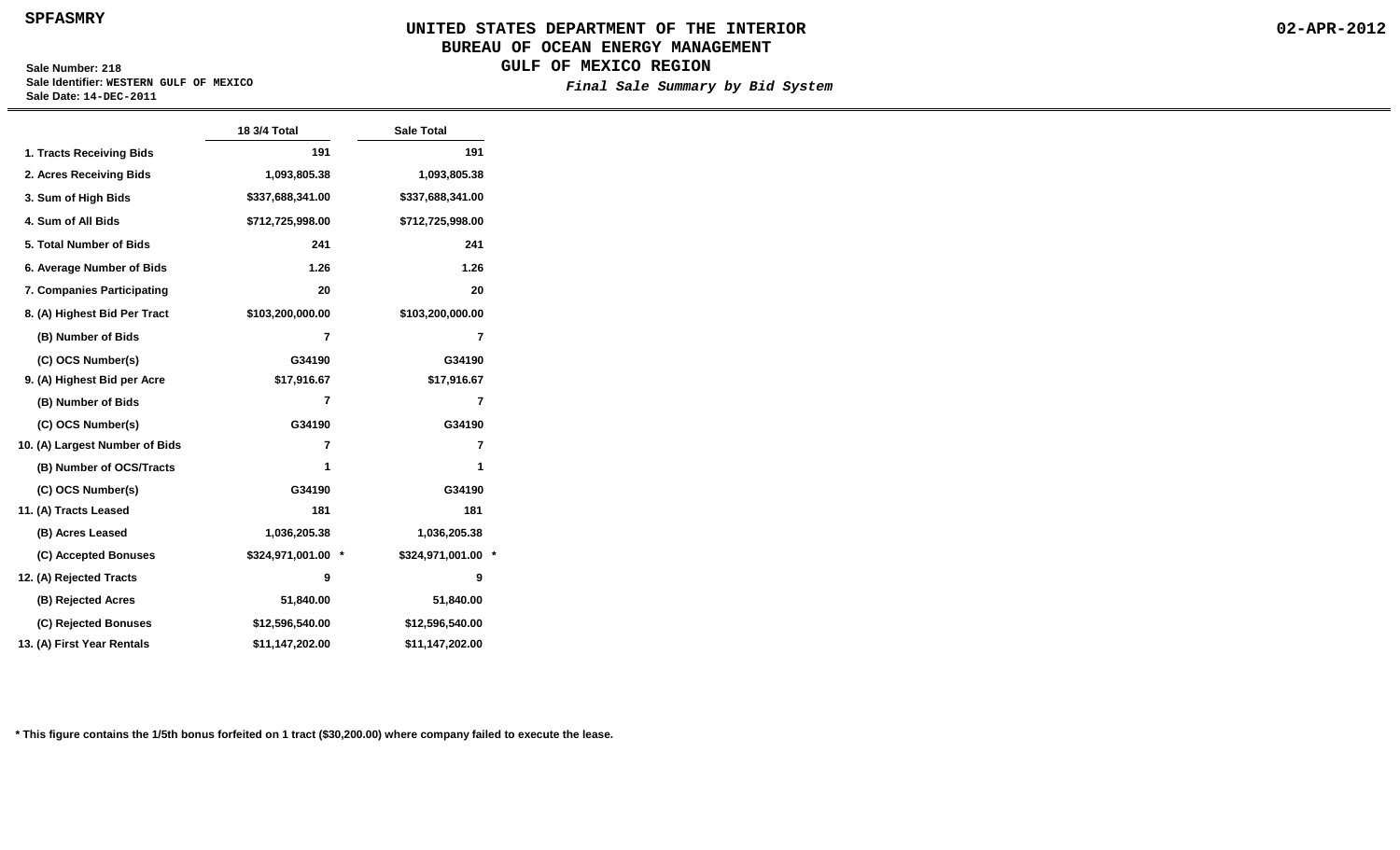**SPFASMRY**

## **UNITED STATES DEPARTMENT OF THE INTERIOR BUREAU OF OCEAN ENERGY MANAGEMENT**

**GULF OF MEXICO REGION**

**Sale Number: 218 Sale Identifier: WESTERN GULF OF MEXICO Sale Date: 14-DEC-2011**

#### **Final Sale Summary by Bid System**

|                                | 18 3/4% RS20     | 18 3/4% RS15         | 18 3/4% R21                | 18 3/4% R22      | 18 3/4% R23                | 18 3/4 Total     |
|--------------------------------|------------------|----------------------|----------------------------|------------------|----------------------------|------------------|
| 1. Tracts Receiving Bids       | 13               | $\blacktriangleleft$ | 10                         | 107              | 60                         | 191              |
| 2. Acres Receiving Bids        | 68,525.38        | 5,760.00             | 57,600.00                  | 616,320.00       | 345,600.00                 | 1,093,805.38     |
| 3. Sum of High Bids            | \$7,650,410.00   | \$1,177,771.00       | \$25,691,264.00            | \$240,516,419.00 | \$62,652,477.00            | \$337,688,341.00 |
| 4. Sum of All Bids             | \$8,133,410.00   | \$1,177,771.00       | \$27,941,264.00            | \$609,203,219.00 | \$66,270,334.00            | \$712,725,998.00 |
| 5. Total Number of Bids        | 15               | 1                    | 13                         | 149              | 63                         | 241              |
| 6. Average Number of Bids      | 1.15             | 1.00                 | 1.30                       | 1.39             | 1.05                       | 1.26             |
| 7. Companies Participating     | 9                | 1                    | $\mathbf{2}$               | 10               | 6                          | 20               |
| 8. (A) Highest Bid Per Tract   | \$2,300,000.00   | \$1,177,771.00       | \$8,640,816.00             | \$103,200,000.00 | \$4,750,535.00             | \$103,200,000.00 |
| (B) Number of Bids             | -1               |                      | $\mathbf{2}$               | 7                | 1                          | 7                |
| (C) OCS Number(s)              | G34025           | G34035               | G34113<br>G34116           | G34190           | G34176<br>G34177           | G34190           |
| 9. (A) Highest Bid Per Acre    | \$399.31         | \$204.47             | \$1,500.14                 | \$17,916.67      | \$824.75                   | \$17,916.67      |
| (B) Number of Bids             |                  | 1                    | $\mathbf{2}$               | 7                | -1                         | 7                |
| (C) OCS Number(s)              | G34025           | G34035               | G34113<br>G34116           | G34190           | G34176<br>G34177           | G34190           |
| 10. (A) Largest Number of Bids | 2                | 1                    | $\mathbf{2}$               | 7                | $\mathbf{2}$               | 7                |
| (B) Number of OCS/Tracts       | 2                |                      | 3                          |                  | 3                          |                  |
| (C) OCS Number(s)              | G34032<br>G34022 | G34035               | G34113<br>G34116<br>G34115 | G34190           | G34204<br>G34211<br>G34205 | G34190           |
| 11. (A) Tracts Leased          | 12               | 1                    | 8                          | 100              | 60                         | 181              |
| (B) Acres Leased               | 62,765.38        | 5,760.00             | 46,080.00                  | 576,000.00       | 345,600.00                 | 1,036,205.38     |
| (C) Accepted Bonuses           | \$7,529,610.00 * | \$1,177,771.00       | \$24,391,264.00            | \$229,219,879.00 | \$62,652,477.00            | \$324,971,001.00 |
| 12. (A) Rejected Tracts        | 0                | 0                    | $\mathbf{2}$               | 7                | 0                          |                  |
| (B) Rejected Acres             | 0.00             | 0.00                 | 11,520.00                  | 40,320.00        | 0.00                       | 51,840.00        |
| (C) Rejected Bonuses           | \$0.00           | \$0.00               | \$1,300,000.00             | \$11,296,540.00  | \$0.00                     | \$12,596,540.00  |
| 13. (A) First Year Rentals     | \$439,362.00     | \$63,360.00          | \$506,880.00               | \$6,336,000.00   | \$3,801,600.00             | \$11,147,202.00  |

**\* This figure contains the 1/5th bonus forfeited on 1 tract (\$30,200.00) where company failed to execute the lease.**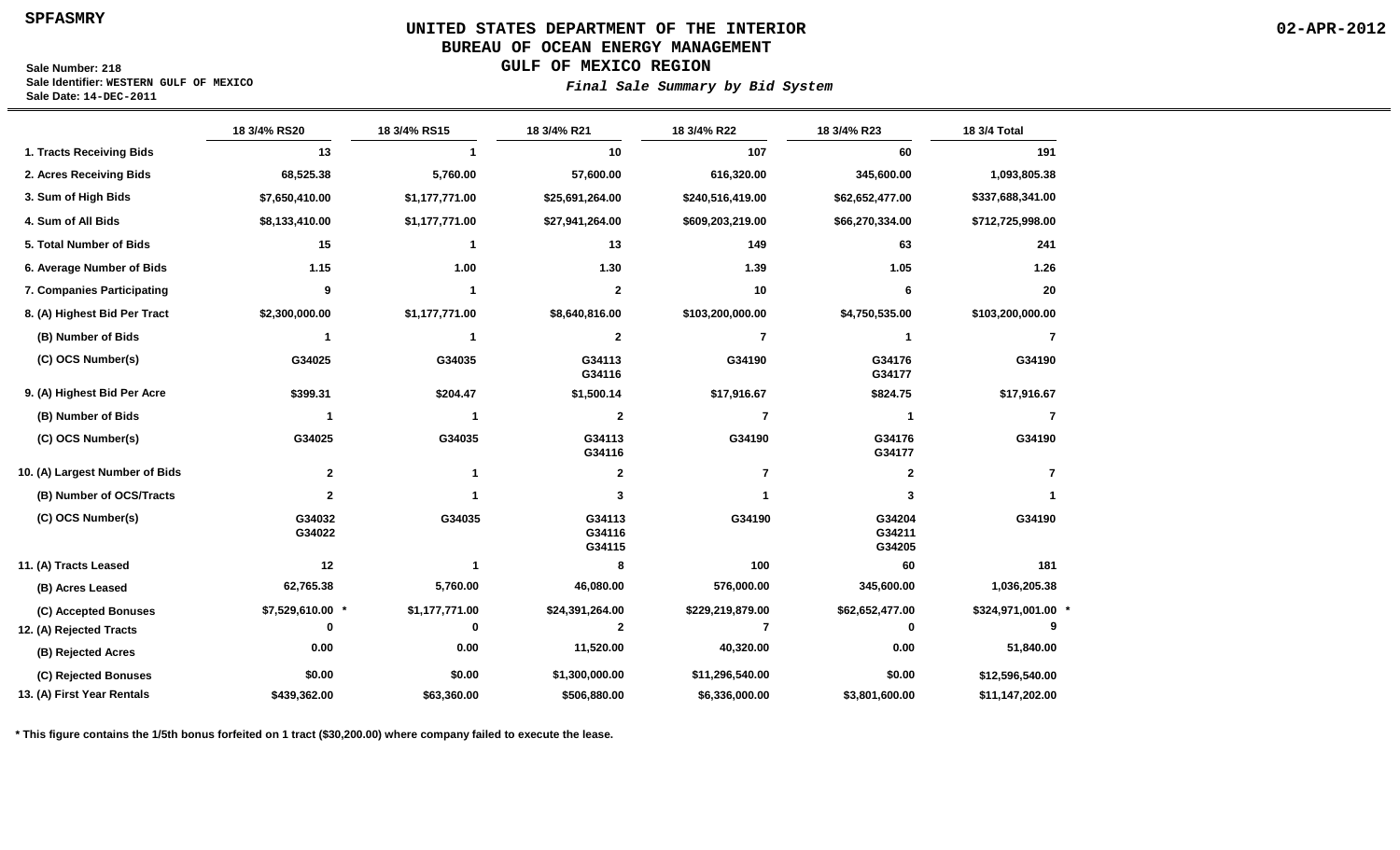**POSTSALE 02-APR-2012 PAGE: 1**

| Matagorda Island Area<br>TX4<br>Area<br>Area Name |               |       |                     |           |       |                         |                                 |                           |                        |
|---------------------------------------------------|---------------|-------|---------------------|-----------|-------|-------------------------|---------------------------------|---------------------------|------------------------|
| Bid Type                                          | ocs<br>Number | Block | Block Block<br>Size |           |       | Unit Company Percent(%) | Company Name                    | Amount Bid/<br>Tract Unit | Total<br>Bonus<br>Rank |
| 18 3/4% RS20 G34022                               |               | 652   |                     | 5,760.00A | 00105 |                         | 100.00000 Apache Corporation    | \$87.00                   | \$501,105.00 1         |
|                                                   |               |       |                     |           | 02970 |                         | 100.00000 Castex Offshore, Inc. | \$54.17                   | \$312,000.00 2         |
|                                                   | ***G34022     | ***   | TRACT TOTALS        |           |       | TOTAL BIDS              |                                 | TOTAL AMOUNT EXPOSED      | \$813,105.00           |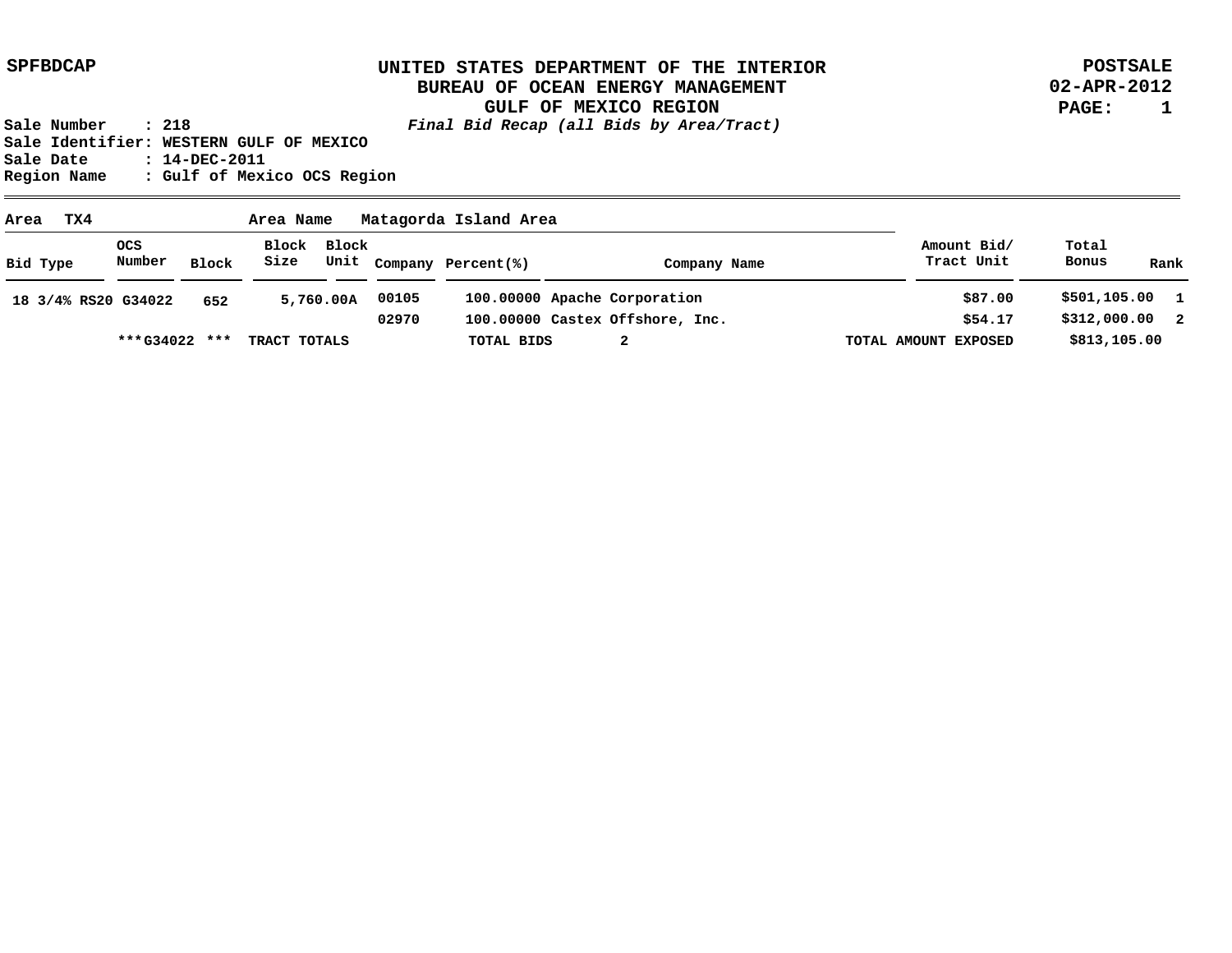**POSTSALE 02-APR-2012 PAGE: 2**

| TX5<br>Area<br>Brazos Area<br>Area Name |               |       |                     |           |       |                         |                                    |                           |                |      |
|-----------------------------------------|---------------|-------|---------------------|-----------|-------|-------------------------|------------------------------------|---------------------------|----------------|------|
| Bid Type                                | ocs<br>Number | Block | Block Block<br>Size |           |       | Unit Company Percent(%) | Company Name                       | Amount Bid/<br>Tract Unit | Total<br>Bonus | Rank |
| 18 3/4% RS20 G34023                     |               | 543   |                     | 5,760.00A | 02503 |                         | 100.00000 Contango Operators, Inc. | \$36.07                   | \$207,777.00 1 |      |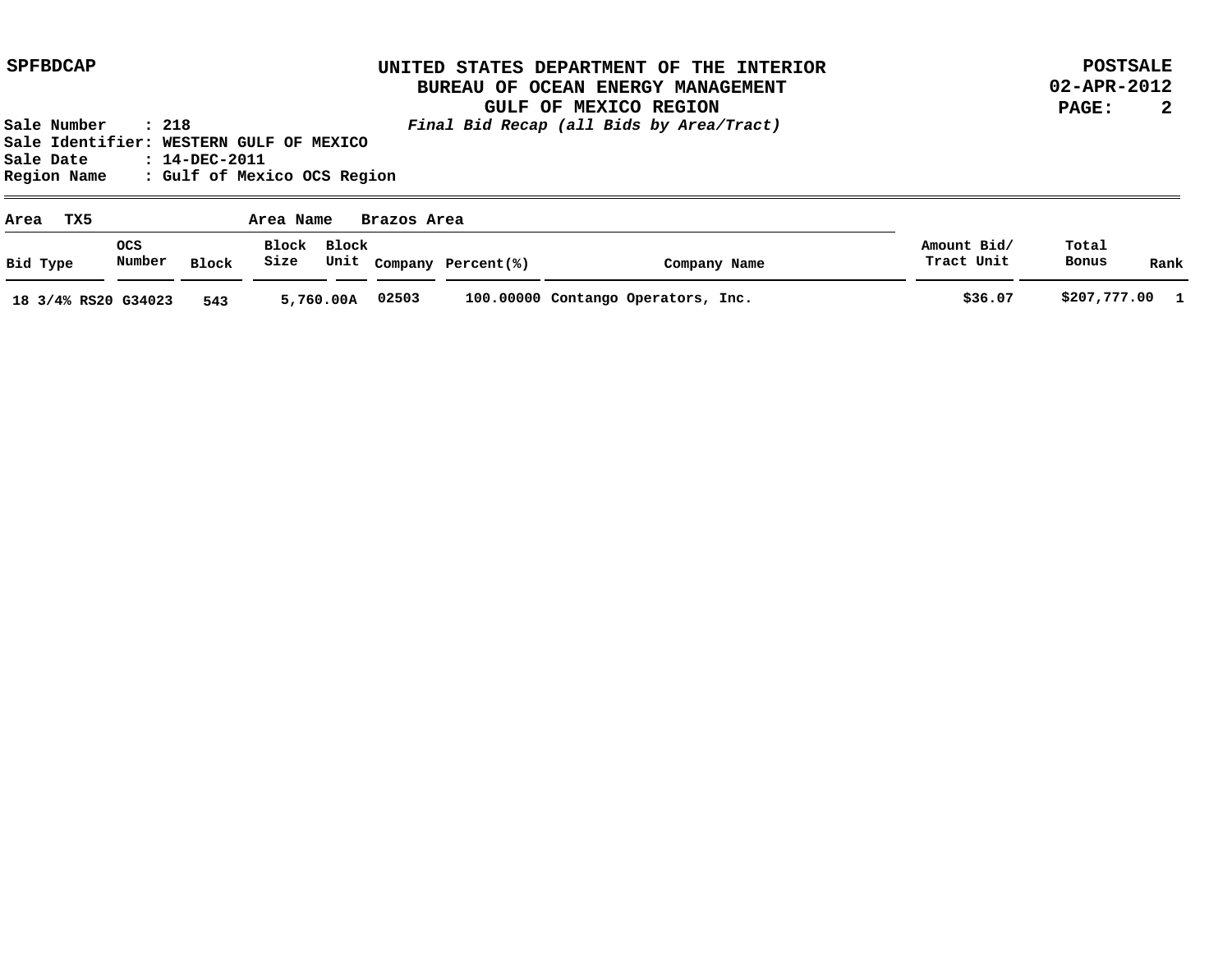**POSTSALE 02-APR-2012 PAGE: 3**

**Sale Number : 218 Final Bid Recap (all Bids by Area/Tract) Sale Identifier: WESTERN GULF OF MEXICO Sale Date : 14-DEC-2011 Region Name : Gulf of Mexico OCS Region**

| тх6<br>Galveston Area<br>Area<br>Area Name |               |       |                     |           |       |                         |                                   |                           |                |      |
|--------------------------------------------|---------------|-------|---------------------|-----------|-------|-------------------------|-----------------------------------|---------------------------|----------------|------|
| Bid Type                                   | ocs<br>Number | Block | Block Block<br>Size |           |       | Unit Company Percent(%) | Company Name                      | Amount Bid/<br>Tract Unit | Total<br>Bonus | Rank |
| N <sub>18</sub> 3/4% RS20 G34024           |               | 253   |                     | 5,760.00A | 03194 |                         | 100.00000 Cathexis Oil & Gas, LLC | \$26.22                   | \$151,000.00 1 |      |

**'N' Denotes Non-Issued Tract.**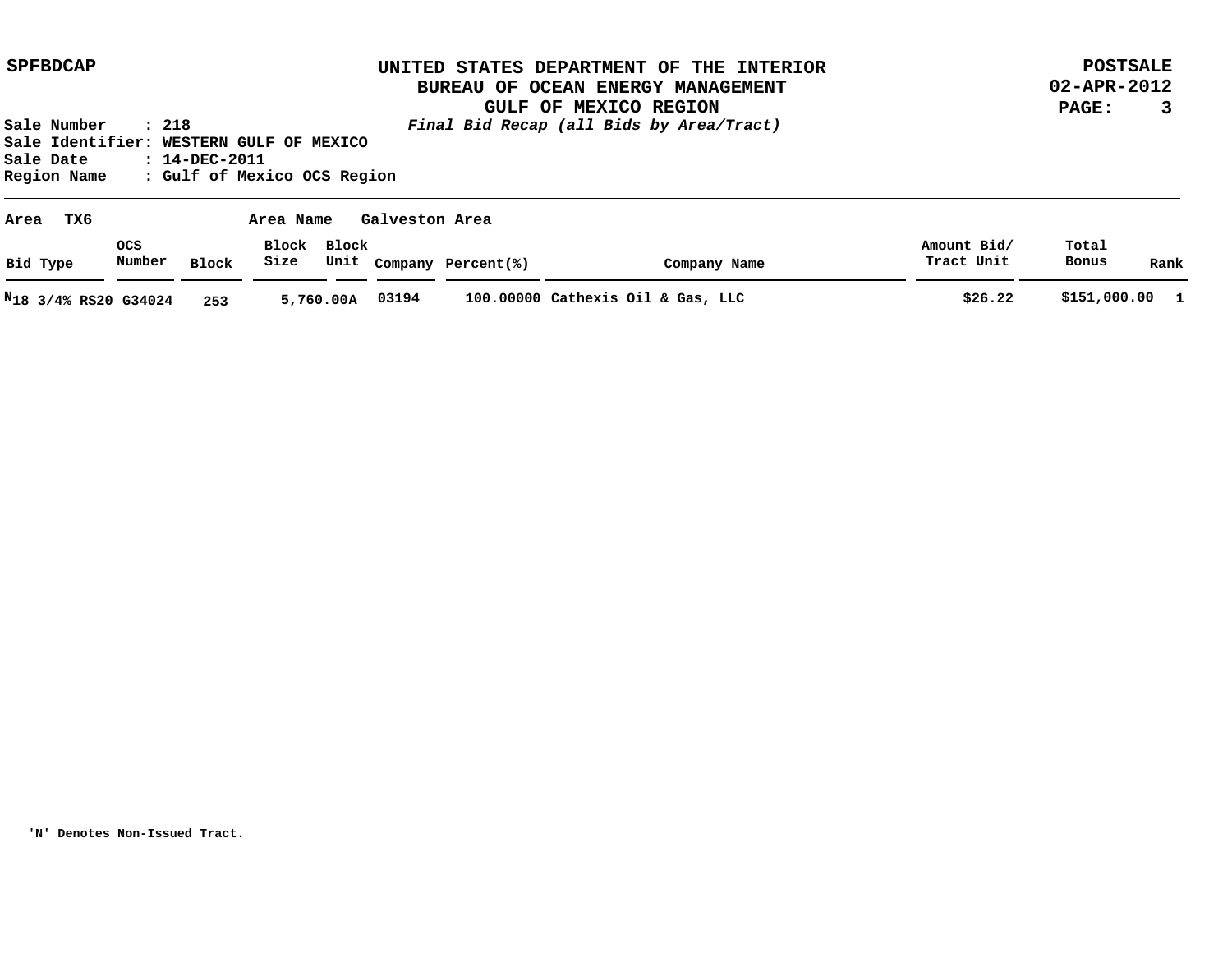**POSTSALE 02-APR-2012 PAGE: 4**

| TX7<br>Area           | High Island Area<br>Area Name |              |      |             |       |                         |                                             |                           |                  |      |
|-----------------------|-------------------------------|--------------|------|-------------|-------|-------------------------|---------------------------------------------|---------------------------|------------------|------|
| Bid Type              | ocs<br>Number                 | <b>Block</b> | Size | Block Block |       | Unit Company Percent(%) | Company Name                                | Amount Bid/<br>Tract Unit | Total<br>Bonus   | Rank |
| 18 3/4% RS20 G34025   |                               | 117          |      | 5,760.00A   | 02970 |                         | 100.00000 Castex Offshore, Inc.             | \$399.31                  | \$2,300,000.001  |      |
| 18 3/4% RS20 G34026   |                               | 155          |      | 5,760.00A   | 03207 |                         | 100.00000 Hall-Houston Exploration IV, L.P. | \$134.55                  | \$775,000.00 1   |      |
| 18 3/4% RS20 G34027   |                               | 175          |      | 5,760.00A   | 02579 |                         | 100.00000 Tana Exploration Company LLC      | \$26.73                   | \$153,977.00 1   |      |
| 18 3/4% RS20 G34028   |                               | 178          |      | 5,760.00A   | 02058 |                         | 100.00000 LLOG Exploration Offshore, L.L.C. | \$25.87                   | $$149,000.001$ 1 |      |
| 18 3/4% RS20 G34029 A |                               | - 8          |      | 5,760.00A   | 02058 |                         | 100.00000 LLOG Exploration Offshore, L.L.C. | \$25.87                   | \$149,000.001    |      |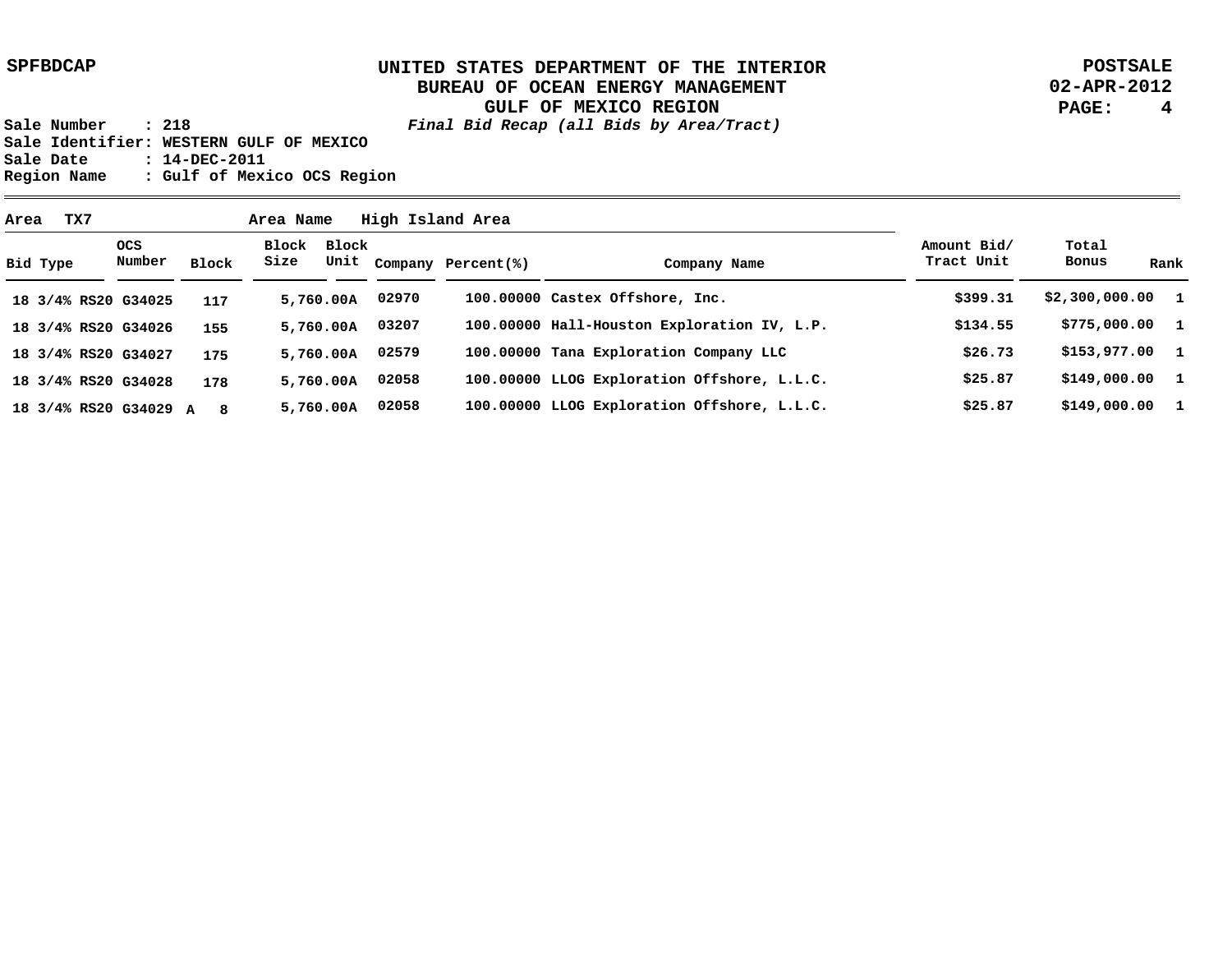**POSTSALE 02-APR-2012 PAGE: 5**

| High Island Area, East Addition<br>TX7A<br>Area<br>Area Name |                      |       |                     |           |       |                         |                                 |                           |                  |      |
|--------------------------------------------------------------|----------------------|-------|---------------------|-----------|-------|-------------------------|---------------------------------|---------------------------|------------------|------|
| Bid Type                                                     | <b>OCS</b><br>Number | Block | Block Block<br>Size |           |       | Unit Company Percent(%) | Company Name                    | Amount Bid/<br>Tract Unit | Total<br>Bonus   | Rank |
| 18 3/4% RS20 G34030                                          |                      | 118   |                     | 5,760.00A | 02970 |                         | 100.00000 Castex Offshore, Inc. | \$329.86                  | \$1,900,000.00 1 |      |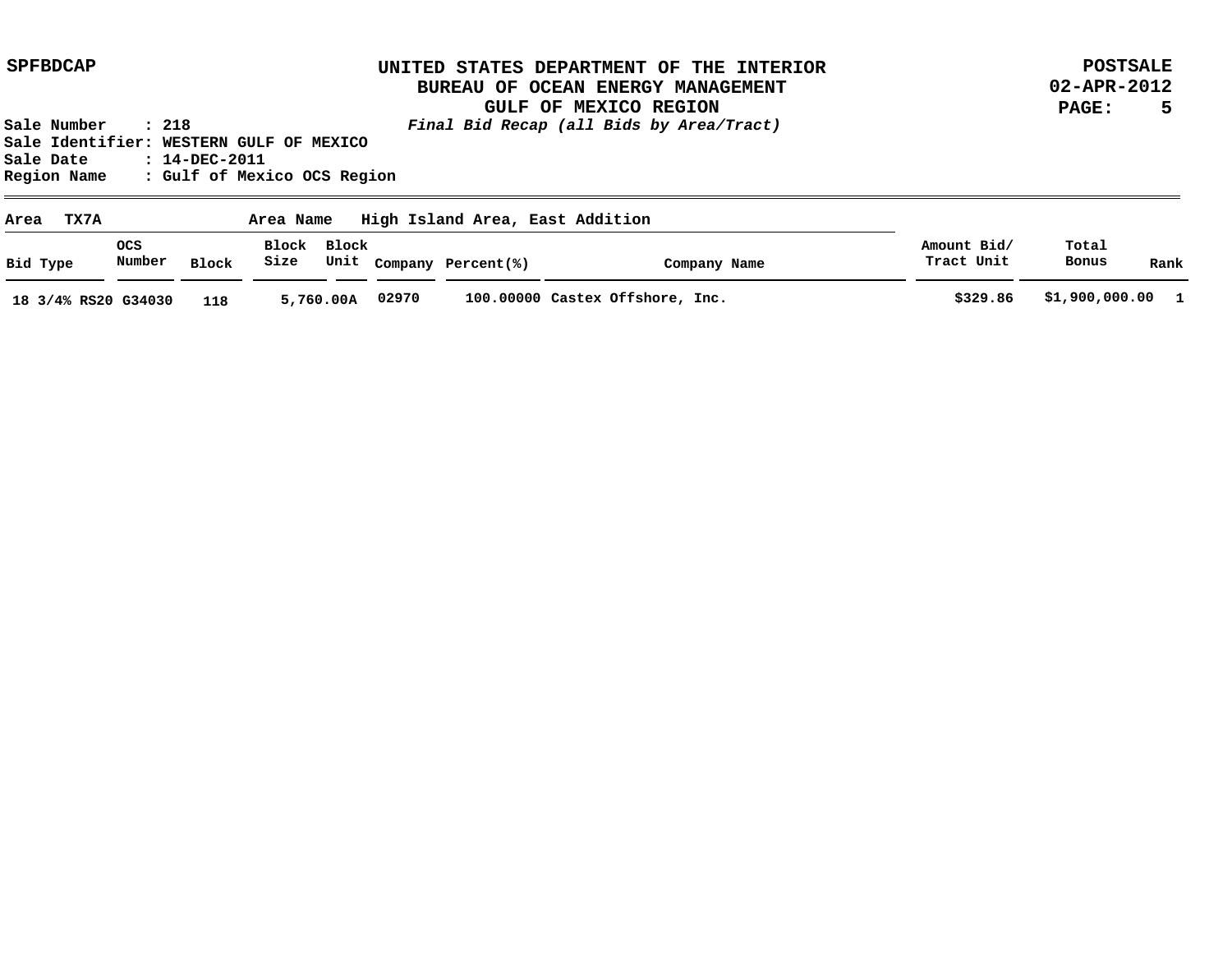**POSTSALE 02-APR-2012 PAGE: 6**

| High Island Area, South Addition<br>TX7B<br>Area<br>Area Name |                      |       |                     |           |       |                         |                                        |                           |                        |  |
|---------------------------------------------------------------|----------------------|-------|---------------------|-----------|-------|-------------------------|----------------------------------------|---------------------------|------------------------|--|
| Bid Type                                                      | <b>OCS</b><br>Number | Block | Block Block<br>Size |           |       | Unit Company Percent(%) | Company Name                           | Amount Bid/<br>Tract Unit | Total<br>Bonus<br>Rank |  |
| 18 3/4% RS20 G34031 A 572                                     |                      |       |                     | 5,760.00A | 02417 |                         | 100.00000 Arena Energy, LP             | \$71.01                   | \$409,000.00 1         |  |
| 18 3/4% RS20 G34032 A 588                                     |                      |       |                     | 5,760.00A | 00730 |                         | 100.00000 Walter Oil & Gas Corporation | \$54.08                   | \$311,500.00 1         |  |
|                                                               |                      |       |                     |           | 02417 |                         | 100.00000 Arena Energy, LP             | \$29.69                   | \$171,000.00 2         |  |
|                                                               | ***G34032            | ***   | TRACT TOTALS        |           |       | TOTAL BIDS              | 2                                      | TOTAL AMOUNT EXPOSED      | \$482,500.00           |  |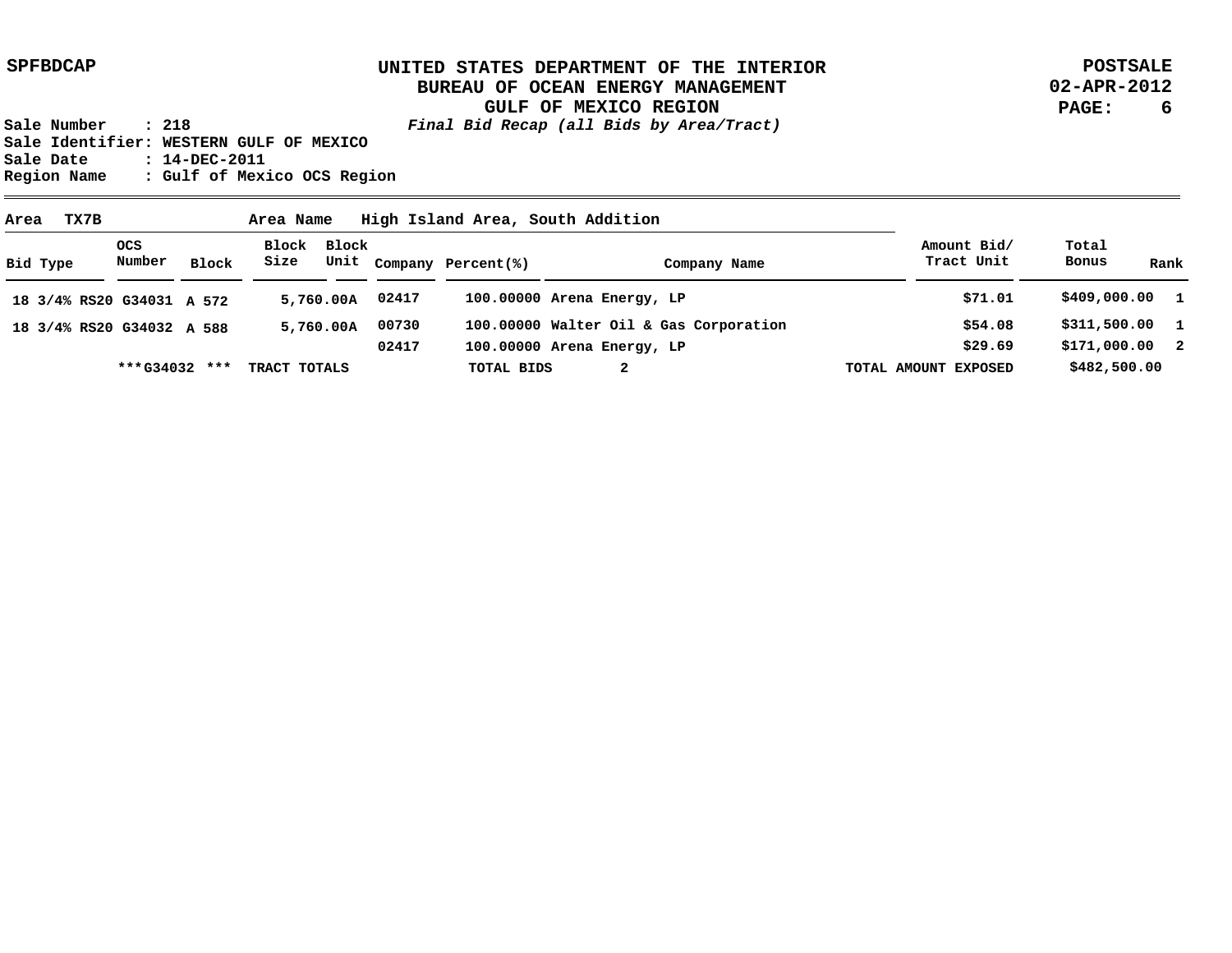**POSTSALE 02-APR-2012 PAGE: 7**

| Area<br><b>LA1B</b> |               |       | Area Name           |           |       |                         | West Cameron Area, South Addition |                           |                |              |
|---------------------|---------------|-------|---------------------|-----------|-------|-------------------------|-----------------------------------|---------------------------|----------------|--------------|
| Bid Type            | ocs<br>Number | Block | Block Block<br>Size |           |       | Unit Company Percent(%) | Company Name                      | Amount Bid/<br>Tract Unit | Total<br>Bonus | Rank         |
| 18 3/4% RS20 G34033 |               | 522   |                     | 5,000.00A | 02417 |                         | 100.00000 Arena Energy, LP        | \$125.60                  | \$628,000.00   | $\mathbf{1}$ |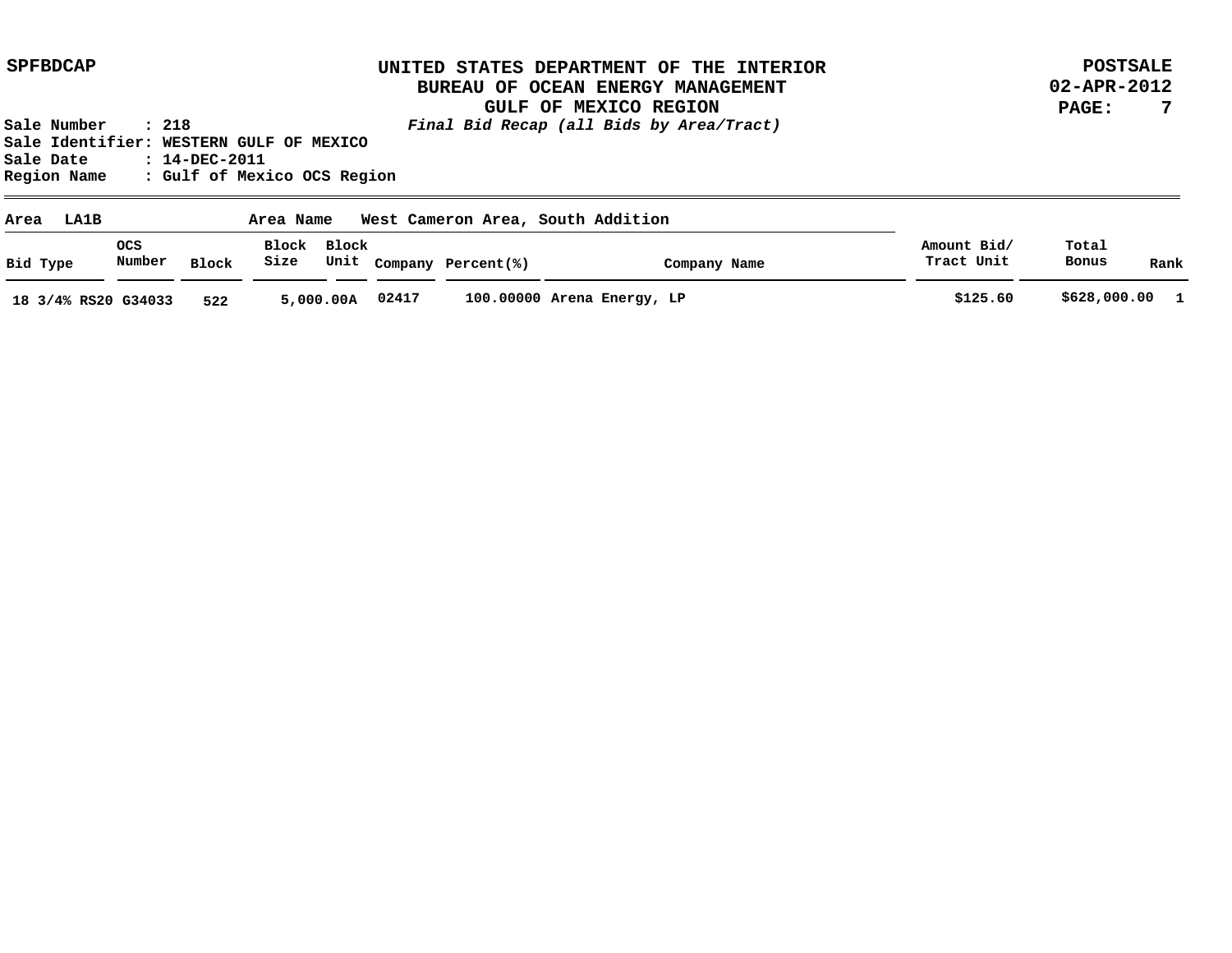**POSTSALE 02-APR-2012 PAGE: 8**

**Sale Number : 218 Final Bid Recap (all Bids by Area/Tract) Sale Identifier: WESTERN GULF OF MEXICO Sale Date : 14-DEC-2011 Region Name : Gulf of Mexico OCS Region**

| Area |                   | <b>NG15-01</b> |                          |              | Area Name     |               | East Breaks |                    |                                   |                           |                   |      |
|------|-------------------|----------------|--------------------------|--------------|---------------|---------------|-------------|--------------------|-----------------------------------|---------------------------|-------------------|------|
|      | Bid Type          |                | OCS<br>Number            | <b>Block</b> | Block<br>Size | Block<br>Unit |             | Company Percent(%) | Company Name                      | Amount Bid/<br>Tract Unit | Total<br>Bonus    | Rank |
|      |                   |                | 18 3/4% RS20 G34034      | 128          |               | 165.38A       | 00105       |                    | 100.00000 Apache Corporation      | \$91.01                   | \$15,051.00 1     |      |
|      |                   |                | 18 3/4% RS15 G34035      | 172          |               | 5,760.00A     | 00105       |                    | 100.00000 Apache Corporation      | \$204.47                  | $$1,177,771.00$ 1 |      |
|      |                   |                | 18 3/4% R21 G34036       | 284          |               | 5,760.00A     | 02990       |                    | 100.00000 Ecopetrol America Inc.  | \$119.79                  | \$690,000.00 1    |      |
|      |                   |                | 18 3/4% R21 G34037       | 285          |               | 5,760.00A     | 02990       |                    | 100.00000 Ecopetrol America Inc.  | \$112.85                  | \$650,000.00 1    |      |
|      | $R_{18}$ 3/4% R21 |                | G34038                   | 324          |               | 5,760.00A     | 02990       |                    | 100.00000 Ecopetrol America Inc.  | \$100.69                  | \$580,000.00 1    |      |
|      |                   |                | $R_{18}$ 3/4% R21 G34039 | 325          |               | 5,760.00A     | 02990       |                    | 100.00000 Ecopetrol America Inc.  | \$125.00                  | \$720,000.00 1    |      |
|      |                   |                | 18 3/4% R21 G34040       | 328          |               | 5,760.00A     | 02990       |                    | 100.00000 Ecopetrol America Inc.  | \$100.69                  | \$580,000.00 1    |      |
|      |                   | 18 3/4% R21    | G34041                   | 329          |               | 5,760.00A     | 02990       |                    | 100.00000 Ecopetrol America Inc.  | \$100.69                  | \$580,000.00 1    |      |
|      | 18 3/4% R22       |                | G34042                   | 372          |               | 5,760.00A     | 00056       |                    | 100.00000 ConocoPhillips Company  | \$140.34                  | \$808,330.00 1    |      |
|      |                   | 18 3/4% R22    | G34043                   | 373          |               | 5,760.00A     | 00056       |                    | 100.00000 ConocoPhillips Company  | \$140.34                  | \$808,330.00 1    |      |
|      |                   | 18 3/4% R22    | G34044                   | 417          |               | 5,760.00A     | 00056       |                    | 100.00000 ConocoPhillips Company  | \$140.34                  | \$808,330.00 1    |      |
|      |                   | 18 3/4% R22    | G34045                   | 418          |               | 5,760.00A     | 00056       |                    | 100.00000 ConocoPhillips Company  | \$105.61                  | \$608,330.00 1    |      |
|      |                   | 18 3/4% R22    | G34046                   | 494          |               | 5,760.00A     | 00056       |                    | 100.00000 ConocoPhillips Company  | \$105.61                  | \$608,330.00 1    |      |
|      | 18 3/4% R22       |                | G34047                   | 497          |               | 5,760.00A     | 00276       |                    | 100.00000 Exxon Mobil Corporation | \$118.15                  | \$680,535.00 1    |      |
|      |                   |                |                          |              |               |               | 00056       |                    | 100.00000 ConocoPhillips Company  | \$105.61                  | $$608,330.00$ 2   |      |
|      |                   |                | ***G34047                | ***          | TRACT TOTALS  |               |             | TOTAL BIDS         | $\mathbf{2}$                      | TOTAL AMOUNT EXPOSED      | \$1,288,865.00    |      |
|      | 18 3/4% R22       |                | G34048                   | 501          |               | 5,760.00A     | 00056       |                    | 100.00000 ConocoPhillips Company  | \$105.61                  | \$608,330.00 1    |      |

**'R' Denotes Rejected Tract.**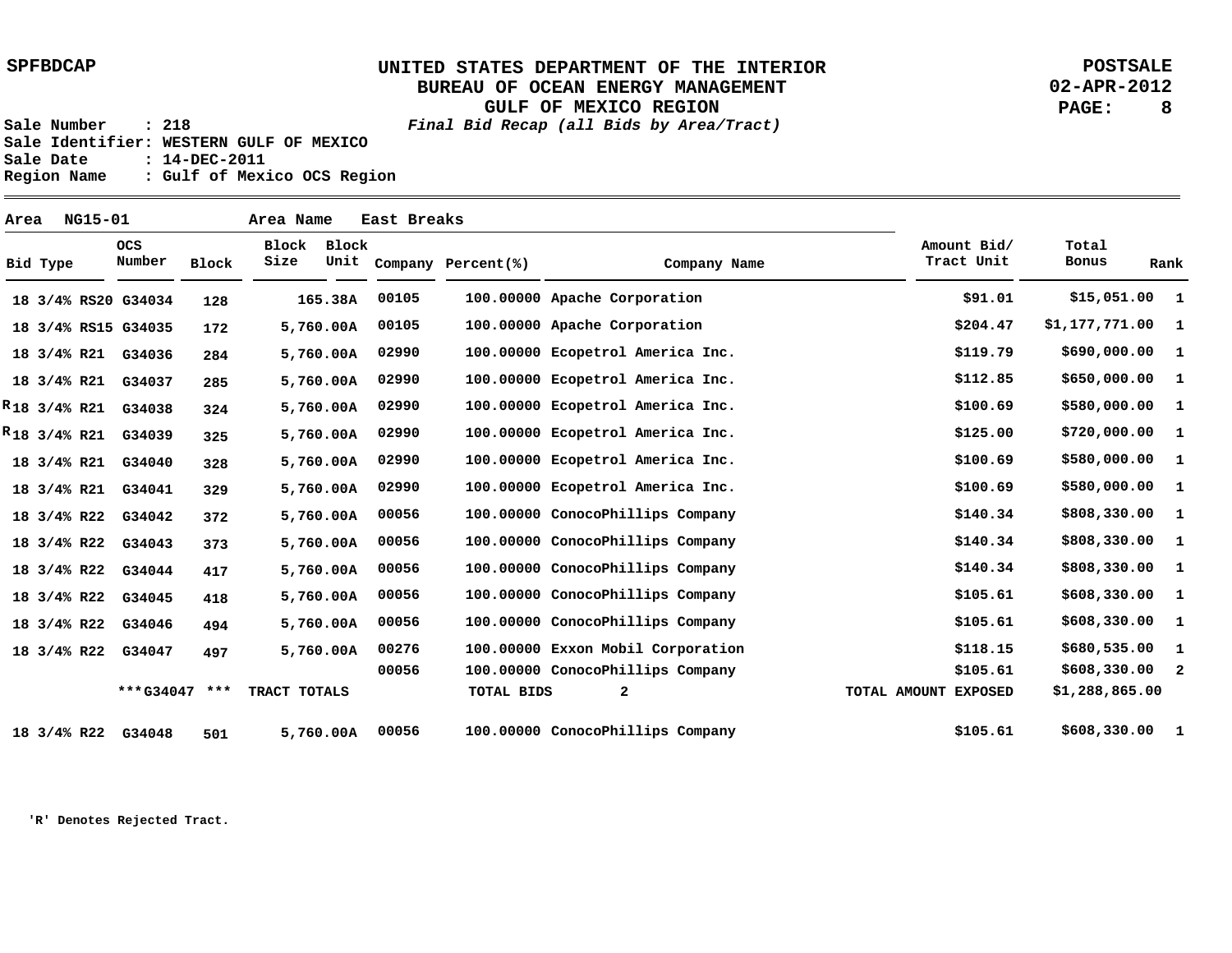**POSTSALE 02-APR-2012 PAGE: 9**

| Area | NG15-01     |                      |              | Area Name     |               | East Breaks |                    |                                   |                           |                                         |
|------|-------------|----------------------|--------------|---------------|---------------|-------------|--------------------|-----------------------------------|---------------------------|-----------------------------------------|
|      | Bid Type    | <b>OCS</b><br>Number | <b>Block</b> | Block<br>Size | Block<br>Unit |             | Company Percent(%) | Company Name                      | Amount Bid/<br>Tract Unit | Total<br>Bonus<br>Rank                  |
|      | 18 3/4% R22 | G34049               | 502          |               | 5,760.00A     | 00276       |                    | 100.00000 Exxon Mobil Corporation | \$118.15                  | \$680,535.00<br>1                       |
|      |             |                      |              |               |               | 00056       |                    | 100.00000 ConocoPhillips Company  | \$105.61                  | \$608,330.00<br>$\overline{\mathbf{2}}$ |
|      |             | ***G34049 ***        |              | TRACT TOTALS  |               |             | <b>TOTAL BIDS</b>  | 2                                 | TOTAL AMOUNT EXPOSED      | \$1,288,865.00                          |
|      | 18 3/4% R22 | G34050               | 503          |               | 5,760.00A     | 00276       |                    | 100.00000 Exxon Mobil Corporation | \$118.15                  | \$680,535.00<br>-1                      |
|      |             |                      |              |               |               | 00056       |                    | 100.00000 ConocoPhillips Company  | \$105.61                  | $$608,330.00$ 2                         |
|      |             | ***G34050            | ***          | TRACT TOTALS  |               |             | <b>TOTAL BIDS</b>  | $\mathbf{2}$                      | TOTAL AMOUNT EXPOSED      | \$1,288,865.00                          |
|      | 18 3/4% R22 | G34051               | 504          |               | 5,760.00A     | 00056       |                    | 100.00000 ConocoPhillips Company  | \$105.61                  | \$608,330.00 1                          |
|      | 18 3/4% R22 | G34052               | 508          |               | 5,760.00A     | 00056       |                    | 100.00000 ConocoPhillips Company  | \$105.61                  | \$608,330.00<br>-1                      |
|      | 18 3/4% R22 | G34053               | 537          |               | 5,760.00A     | 00056       |                    | 100.00000 ConocoPhillips Company  | \$140.34                  | \$808,330.00<br>- 1                     |
|      | 18 3/4% R22 | G34054               | 538          |               | 5,760.00A     | 00056       |                    | 100.00000 ConocoPhillips Company  | \$105.61                  | \$608,330.00<br>- 1                     |
|      | 18 3/4% R22 | G34055               | 541          |               | 5,760.00A     | 00276       |                    | 100.00000 Exxon Mobil Corporation | \$118.15                  | \$680,535.00<br>$\mathbf{1}$            |
|      |             |                      |              |               |               | 00056       |                    | 100.00000 ConocoPhillips Company  | \$105.61                  | $$608,330.00$ 2                         |
|      |             | ***G34055 ***        |              | TRACT TOTALS  |               |             | <b>TOTAL BIDS</b>  | 2                                 | TOTAL AMOUNT EXPOSED      | \$1,288,865.00                          |
|      | 18 3/4% R22 | G34056               | 542          |               | 5,760.00A     | 00276       |                    | 100.00000 Exxon Mobil Corporation | \$118.15                  | \$680,535.00<br>-1                      |
|      |             |                      |              |               |               | 00056       |                    | 100.00000 ConocoPhillips Company  | \$105.61                  | \$608,330.00<br>-2                      |
|      |             | ***G34056            | ***          | TRACT TOTALS  |               |             | <b>TOTAL BIDS</b>  | 2                                 | TOTAL AMOUNT EXPOSED      | \$1,288,865.00                          |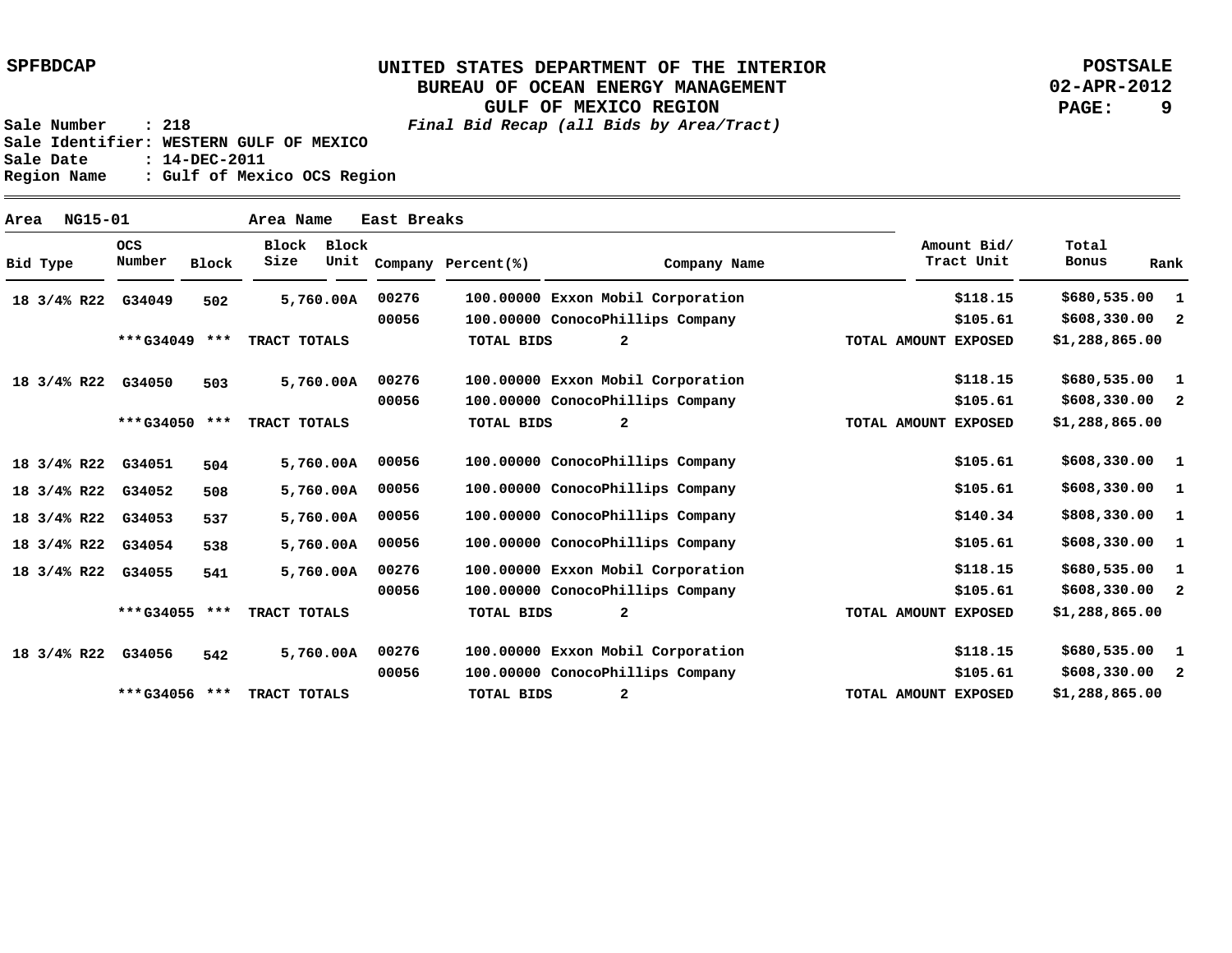**POSTSALE 02-APR-2012 PAGE: 10**

**Sale Number : 218 Final Bid Recap (all Bids by Area/Tract) Sale Identifier: WESTERN GULF OF MEXICO Sale Date : 14-DEC-2011 Region Name : Gulf of Mexico OCS Region**

| Area |                   | NG15-01 |                                 |              | Area Name            |               | East Breaks |                    |                                   |                           |                |                          |
|------|-------------------|---------|---------------------------------|--------------|----------------------|---------------|-------------|--------------------|-----------------------------------|---------------------------|----------------|--------------------------|
|      | Bid Type          |         | <b>OCS</b><br>Number            | <b>Block</b> | <b>Block</b><br>Size | Block<br>Unit |             | Company Percent(%) | Company Name                      | Amount Bid/<br>Tract Unit | Total<br>Bonus | Rank                     |
|      |                   |         | <sup>R</sup> 18 3/4% R22 G34057 | 543          |                      | 5,760.00A     | 00276       |                    | 100.00000 Exxon Mobil Corporation | \$118.15                  | \$680,535.00   | 1                        |
|      |                   |         |                                 |              |                      |               | 00056       |                    | 100.00000 ConocoPhillips Company  | \$105.61                  | \$608,330.00   | $\overline{\phantom{a}}$ |
|      |                   |         | ***G34057 ***                   |              | TRACT TOTALS         |               |             | <b>TOTAL BIDS</b>  | $\overline{a}$                    | TOTAL AMOUNT EXPOSED      | \$1,288,865.00 |                          |
|      | $R_{18}$ 3/4% R22 |         | G34058                          | 544          |                      | 5,760.00A     | 00056       |                    | 100.00000 ConocoPhillips Company  | \$140.34                  | \$808,330.00   | $\mathbf{1}$             |
|      |                   |         |                                 |              |                      |               | 00276       |                    | 100.00000 Exxon Mobil Corporation | \$132.91                  | \$765,535.00   | $\overline{\mathbf{2}}$  |
|      |                   |         |                                 |              |                      |               | 00689       |                    | 100.00000 Shell Offshore Inc.     | \$107.17                  | \$617,286.00   | $\overline{\mathbf{3}}$  |
|      |                   |         | ***G34058 ***                   |              | TRACT TOTALS         |               |             | <b>TOTAL BIDS</b>  | 3                                 | TOTAL AMOUNT EXPOSED      | \$2,191,151.00 |                          |
|      | $R_{18}$ 3/4% R22 |         | G34059                          | 545          |                      | 5,760.00A     | 00276       |                    | 100.00000 Exxon Mobil Corporation | \$197.14                  | \$1,135,535.00 | 1                        |
|      |                   |         |                                 |              |                      |               | 00689       |                    | 100.00000 Shell Offshore Inc.     | \$159.25                  | \$917,286.00   | $\overline{2}$           |
|      |                   |         |                                 |              |                      |               | 00056       |                    | 100.00000 ConocoPhillips Company  | \$140.34                  | \$808,330.00   | $\overline{\mathbf{3}}$  |
|      |                   |         | ***G34059 ***                   |              | TRACT TOTALS         |               |             | <b>TOTAL BIDS</b>  | 3                                 | TOTAL AMOUNT EXPOSED      | \$2,861,151.00 |                          |
|      | $R_{18}$ 3/4% R22 |         | G34060                          | 546          |                      | 5,760.00A     | 00276       |                    | 100.00000 Exxon Mobil Corporation | \$266.59                  | \$1,535,535.00 | $\mathbf{1}$             |
|      |                   |         |                                 |              |                      |               | 00056       |                    | 100.00000 ConocoPhillips Company  | \$140.34                  | \$808,330.00   | $\overline{2}$           |
|      |                   |         |                                 |              |                      |               | 00689       |                    | 100.00000 Shell Offshore Inc.     | \$107.17                  | \$617,286.00   | $\overline{\mathbf{3}}$  |
|      |                   |         | ***G34060 ***                   |              | TRACT TOTALS         |               |             | <b>TOTAL BIDS</b>  | 3                                 | TOTAL AMOUNT EXPOSED      | \$2,961,151.00 |                          |
|      | 18 3/4% R22       |         | G34061                          | 547          |                      | 5,760.00A     | 00056       |                    | 100.00000 ConocoPhillips Company  | \$140.34                  | \$808,330.00   | 1                        |
|      |                   |         |                                 |              |                      |               | 00276       |                    | 100.00000 Exxon Mobil Corporation | \$132.91                  | \$765,535.00   | $\overline{\mathbf{2}}$  |
|      |                   |         | ***G34061                       | ***          | TRACT TOTALS         |               |             | <b>TOTAL BIDS</b>  | $\mathbf{2}$                      | TOTAL AMOUNT EXPOSED      | \$1,573,865.00 |                          |
|      | 18 3/4% R22       |         | G34062                          | 548          |                      | 5,760.00A     | 00056       |                    | 100.00000 ConocoPhillips Company  | \$105.61                  | \$608,330.00   | -1                       |

**'R' Denotes Rejected Tract.**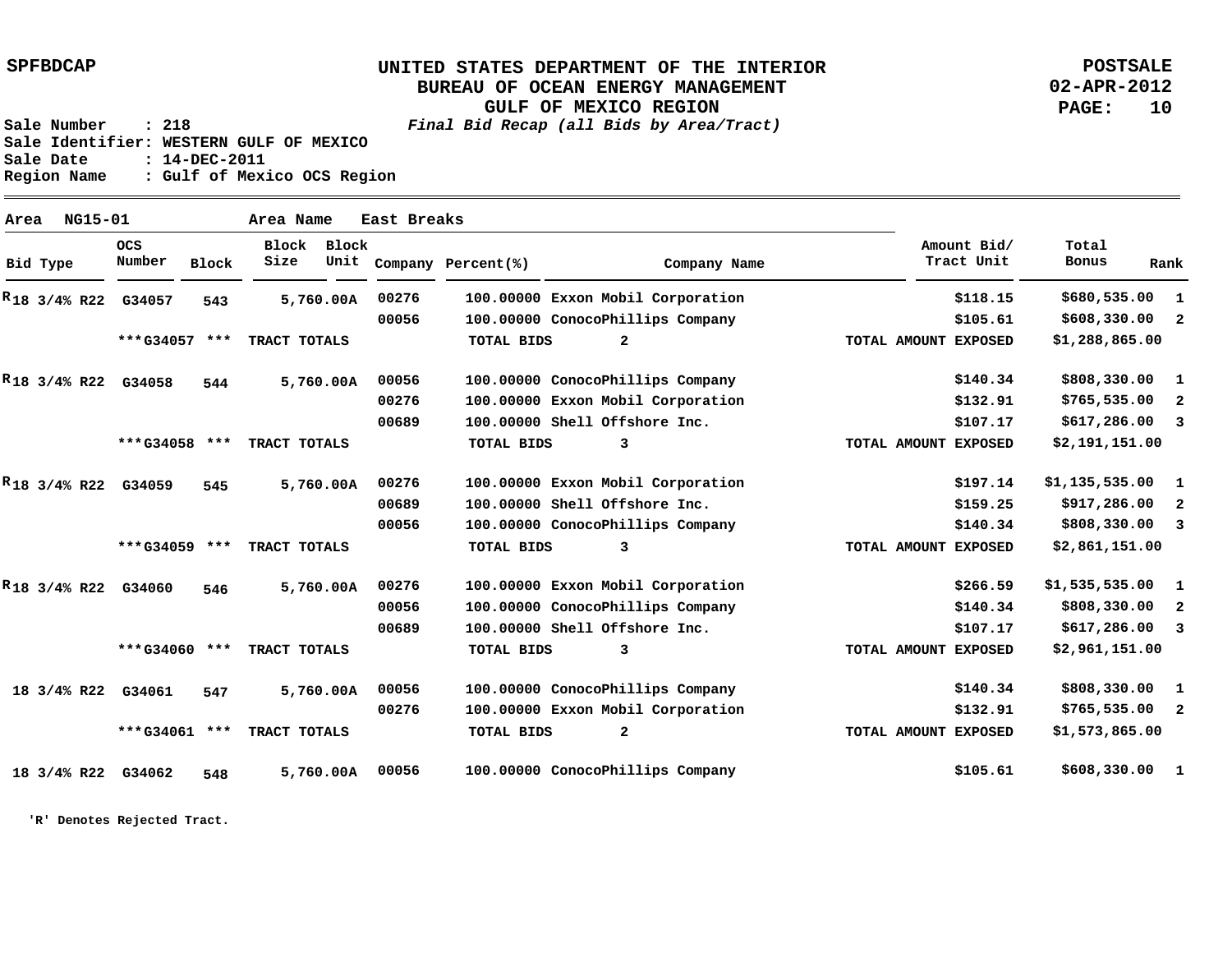**POSTSALE 02-APR-2012 PAGE: 11**

| Area |             | NG15-01 |                      |       | Area Name     |               | East Breaks |                    |                                            |                           |                 |                         |
|------|-------------|---------|----------------------|-------|---------------|---------------|-------------|--------------------|--------------------------------------------|---------------------------|-----------------|-------------------------|
|      | Bid Type    |         | <b>OCS</b><br>Number | Block | Block<br>Size | Block<br>Unit |             | Company Percent(%) | Company Name                               | Amount Bid/<br>Tract Unit | Total<br>Bonus  | Rank                    |
|      | 18 3/4% R22 |         | G34063               | 549   |               | 5,760.00A     | 00056       |                    | 100.00000 ConocoPhillips Company           | \$105.61                  | \$608,330.00    | -1                      |
|      | 18 3/4% R22 |         | G34064               | 550   |               | 5,760.00A     | 00056       |                    | 100.00000 ConocoPhillips Company           | \$140.34                  | \$808,330.00 1  |                         |
|      | 18 3/4% R22 |         | G34065               | 552   |               | 5,760.00A     | 00276       |                    | 100.00000 Exxon Mobil Corporation          | \$143.32                  | $$825,535.00$ 1 |                         |
|      |             |         |                      |       |               |               | 00056       |                    | 100.00000 ConocoPhillips Company           | \$105.61                  | $$608,330.00$ 2 |                         |
|      |             |         | ***G34065 ***        |       | TRACT TOTALS  |               |             | TOTAL BIDS         | $\mathbf{2}$                               | TOTAL AMOUNT EXPOSED      | \$1,433,865.00  |                         |
|      | 18 3/4% R22 |         | G34066               | 553   |               | 5,760.00A     | 00276       |                    | 100.00000 Exxon Mobil Corporation          | \$118.15                  | \$680,535.00 1  |                         |
|      | 18 3/4% R22 |         | G34067               | 578   |               | 5,760.00A     | 00056       |                    | 100.00000 ConocoPhillips Company           | \$140.34                  | \$808,330.00 1  |                         |
|      | 18 3/4% R22 |         | G34068               | 579   |               | 5,760.00A     | 00056       |                    | 100.00000 ConocoPhillips Company           | \$140.34                  | \$808,330.00 1  |                         |
|      | 18 3/4% R22 |         | G34069               | 581   |               | 5,760.00A     | 00056       |                    | 100.00000 ConocoPhillips Company           | \$105.61                  | \$608,330.00 1  |                         |
|      | 18 3/4% R22 |         | G34070               | 582   |               | 5,760.00A     | 00056       |                    | 100.00000 ConocoPhillips Company           | \$105.61                  | \$608,330.00 1  |                         |
|      | 18 3/4% R22 |         | G34071               | 585   |               | 5,760.00A     | 00056       |                    | 100.00000 ConocoPhillips Company           | \$105.61                  | \$608,330.00 1  |                         |
|      | 18 3/4% R22 |         | G34072               | 586   |               | 5,760.00A     | 00056       |                    | 100.00000 ConocoPhillips Company           | \$105.61                  | \$608,330.00 1  |                         |
|      | 18 3/4% R22 |         | G34073               | 592   |               | 5,760.00A     | 02219       |                    | 100.00000 Anadarko US Offshore Corporation | \$200.80                  | \$1,156,600.00  | $\mathbf{1}$            |
|      |             |         |                      |       |               |               | 00056       |                    | 100.00000 ConocoPhillips Company           | \$140.34                  | \$808,330.00    | $\overline{\mathbf{2}}$ |
|      |             |         |                      |       |               |               | 00276       |                    | 100.00000 Exxon Mobil Corporation          | \$118.15                  | $$680,535.00$ 3 |                         |
|      |             |         | ***G34073 ***        |       | TRACT TOTALS  |               |             | TOTAL BIDS         | 3                                          | TOTAL AMOUNT EXPOSED      | \$2,645,465.00  |                         |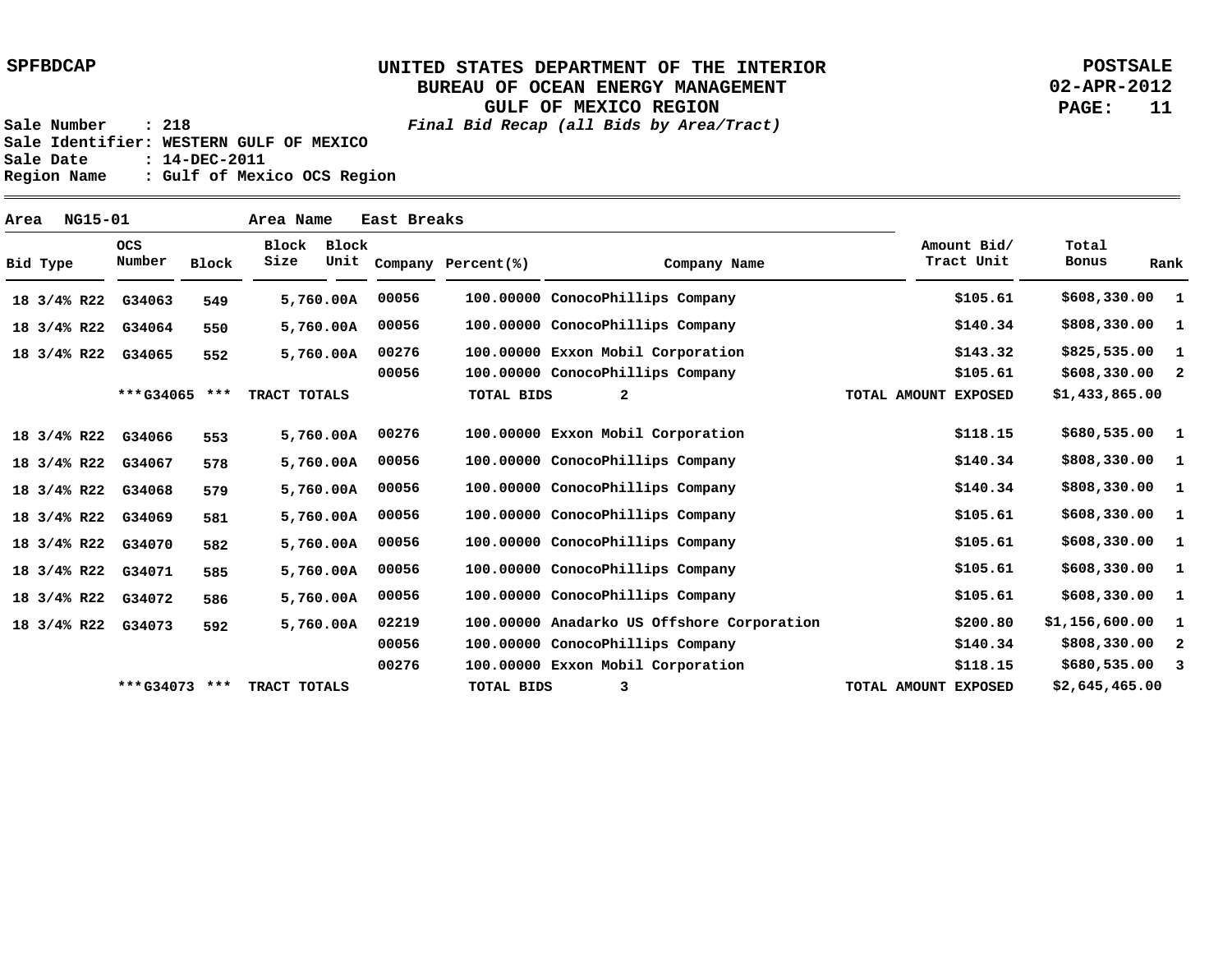**POSTSALE 02-APR-2012 PAGE: 12**

**Sale Number : 218 Final Bid Recap (all Bids by Area/Tract) Sale Identifier: WESTERN GULF OF MEXICO Sale Date : 14-DEC-2011 Region Name : Gulf of Mexico OCS Region**

 **593 601 624 625 626 627 632 636 100.00000 Anadarko US Offshore Corporation 100.00000 ConocoPhillips Company 100.00000 Exxon Mobil Corporation 100.00000 Shell Offshore Inc. 100.00000 ConocoPhillips Company 100.00000 ConocoPhillips Company 100.00000 ConocoPhillips Company 100.00000 ConocoPhillips Company 100.00000 ConocoPhillips Company 100.00000 Exxon Mobil Corporation 100.00000 Anadarko US Offshore Corporation 100.00000 ConocoPhillips Company 100.00000 Exxon Mobil Corporation 02219 00056 00276 00689 00056 00056 00056 00056 00056 00276 02219 00056 00276 \$4,375,880.00 \$808,330.00 \$680,535.00 3 \$617,286.00 \$608,330.00 \$608,330.00 \$608,330.00 \$608,330.00 \$608,330.00 1 \$680,535.00 1 \$2,550,650.00 \$808,330.00 \$680,535.00 3 1 2 1 2 1 1 1 1 2 \$759.70 \$140.34 \$118.15 \$107.17 \$105.61 \$105.61 \$105.61 \$105.61 \$105.61 \$118.15 \$442.82 \$140.34 \$118.15 G34074 18 3/4% R22 G34075 18 3/4% R22 G34076 18 3/4% R22 G34077 18 3/4% R22 G34078 18 3/4% R22 G34079 18 3/4% R22 G34080 18 3/4% R22 G34081 18 3/4% R22 5,760.00 A 5,760.00 A 5,760.00 A 5,760.00 A 5,760.00 A 5,760.00 A 5,760.00 A 5,760.00 A \$5,864,745.00 \$1,225,616.00 \$4,039,515.00 3 2 3 \*\*\* \*\*\* TRACT TOTALS G34074 \*\*\* \*\*\* TRACT TOTALS G34075 \*\*\* \*\*\* TRACT TOTALS G34081 TOTAL BIDS TOTAL BIDS TOTAL BIDS TOTAL AMOUNT EXPOSED TOTAL AMOUNT EXPOSED TOTAL AMOUNT EXPOSED Bid Type OCS Number Block Block Block Size Unit Company Percent(%) Company Name Amount Bid/ Tract Unit Total Bonus Rank Area NG15-01 Area Name East Breaks**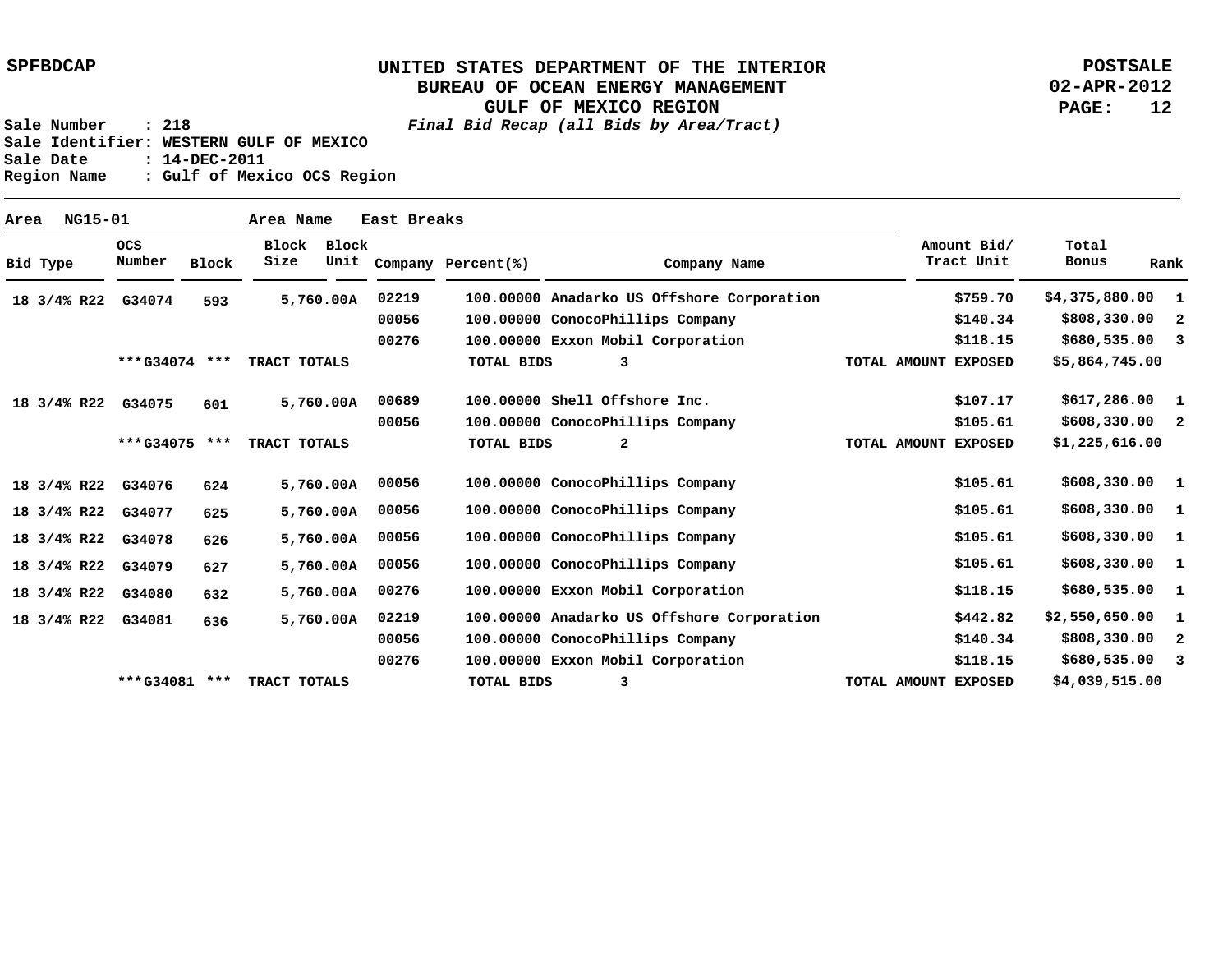**POSTSALE 02-APR-2012 PAGE: 13**

| NG15-01<br>Area |                      |              | Area Name     |               | East Breaks |                    |                                            |                           |                |                          |
|-----------------|----------------------|--------------|---------------|---------------|-------------|--------------------|--------------------------------------------|---------------------------|----------------|--------------------------|
| Bid Type        | <b>OCS</b><br>Number | <b>Block</b> | Block<br>Size | Block<br>Unit |             | Company Percent(%) | Company Name                               | Amount Bid/<br>Tract Unit | Total<br>Bonus | Rank                     |
| 18 3/4% R22     | G34082               | 637          |               | 5,760.00A     | 02219       |                    | 100.00000 Anadarko US Offshore Corporation | \$1,440.08                | \$8,294,880.00 | $\mathbf{1}$             |
|                 |                      |              |               |               | 00056       |                    | 100.00000 ConocoPhillips Company           | \$140.34                  | \$808,330.00   | $\overline{\mathbf{2}}$  |
|                 |                      |              |               |               | 00276       |                    | 100.00000 Exxon Mobil Corporation          | \$118.15                  | \$680,535.00   | $\overline{\mathbf{3}}$  |
|                 | ***G34082 ***        |              | TRACT TOTALS  |               |             | TOTAL BIDS         | 3                                          | TOTAL AMOUNT EXPOSED      | \$9,783,745.00 |                          |
| 18 3/4% R22     | G34083               | 640          |               | 5,760.00A     | 00276       |                    | 100.00000 Exxon Mobil Corporation          | \$794.54                  | \$4,576,535.00 | $\mathbf{1}$             |
|                 |                      |              |               |               | 00056       |                    | 100.00000 ConocoPhillips Company           | \$140.34                  | \$808,330.00   | $\overline{\phantom{a}}$ |
|                 | ***G34083 ***        |              | TRACT TOTALS  |               |             | <b>TOTAL BIDS</b>  | $\overline{a}$                             | TOTAL AMOUNT EXPOSED      | \$5,384,865.00 |                          |
| 18 3/4% R22     | G34084               | 644          |               | 5,760.00A     | 00689       |                    | 100.00000 Shell Offshore Inc.              | \$202.65                  | \$1,167,286.00 | $\mathbf{1}$             |
|                 |                      |              |               |               | 00056       |                    | 100.00000 ConocoPhillips Company           | \$140.34                  | \$808,330.00   | $\overline{\phantom{a}}$ |
|                 |                      |              |               |               | 00276       |                    | 100.00000 Exxon Mobil Corporation          | \$132.91                  | \$765,535.00   | $\overline{\mathbf{3}}$  |
|                 | ***G34084 ***        |              | TRACT TOTALS  |               |             | TOTAL BIDS         | 3                                          | TOTAL AMOUNT EXPOSED      | \$2,741,151.00 |                          |
| 18 3/4% R22     | G34085               | 670          |               | 5,760.00A     | 00056       |                    | 100.00000 ConocoPhillips Company           | \$105.61                  | \$608,330.00   | $\mathbf{1}$             |
| 18 3/4% R22     | G34086               | 671          |               | 5,760.00A     | 00056       |                    | 100.00000 ConocoPhillips Company           | \$105.61                  | \$608,330.00   | $\mathbf{1}$             |
| 18 3/4% R22     | G34087               | 672          |               | 5,760.00A     | 00056       |                    | 100.00000 ConocoPhillips Company           | \$105.61                  | \$608,330.00   | $\overline{\mathbf{1}}$  |
| 18 3/4% R22     | G34088               | 673          |               | 5,760.00A     | 00056       |                    | 100.00000 ConocoPhillips Company           | \$105.61                  | \$608,330.00   | $\mathbf{1}$             |
| 18 3/4% R22     | G34089               | 675          |               | 5,760.00A     | 00276       |                    | 100.00000 Exxon Mobil Corporation          | \$118.15                  | \$680,535.00   | $\mathbf{1}$             |
| 18 3/4% R22     | G34090               | 683          |               | 5,760.00A     | 00276       |                    | 100.00000 Exxon Mobil Corporation          | \$143.32                  | \$825,535.00   | $\mathbf{1}$             |
|                 |                      |              |               |               | 00056       |                    | 100.00000 ConocoPhillips Company           | \$140.34                  | \$808,330.00   | $\overline{\phantom{a}}$ |
|                 | $***$ G34090         | ***          | TRACT TOTALS  |               |             | TOTAL BIDS         | 2                                          | TOTAL AMOUNT EXPOSED      | \$1,633,865.00 |                          |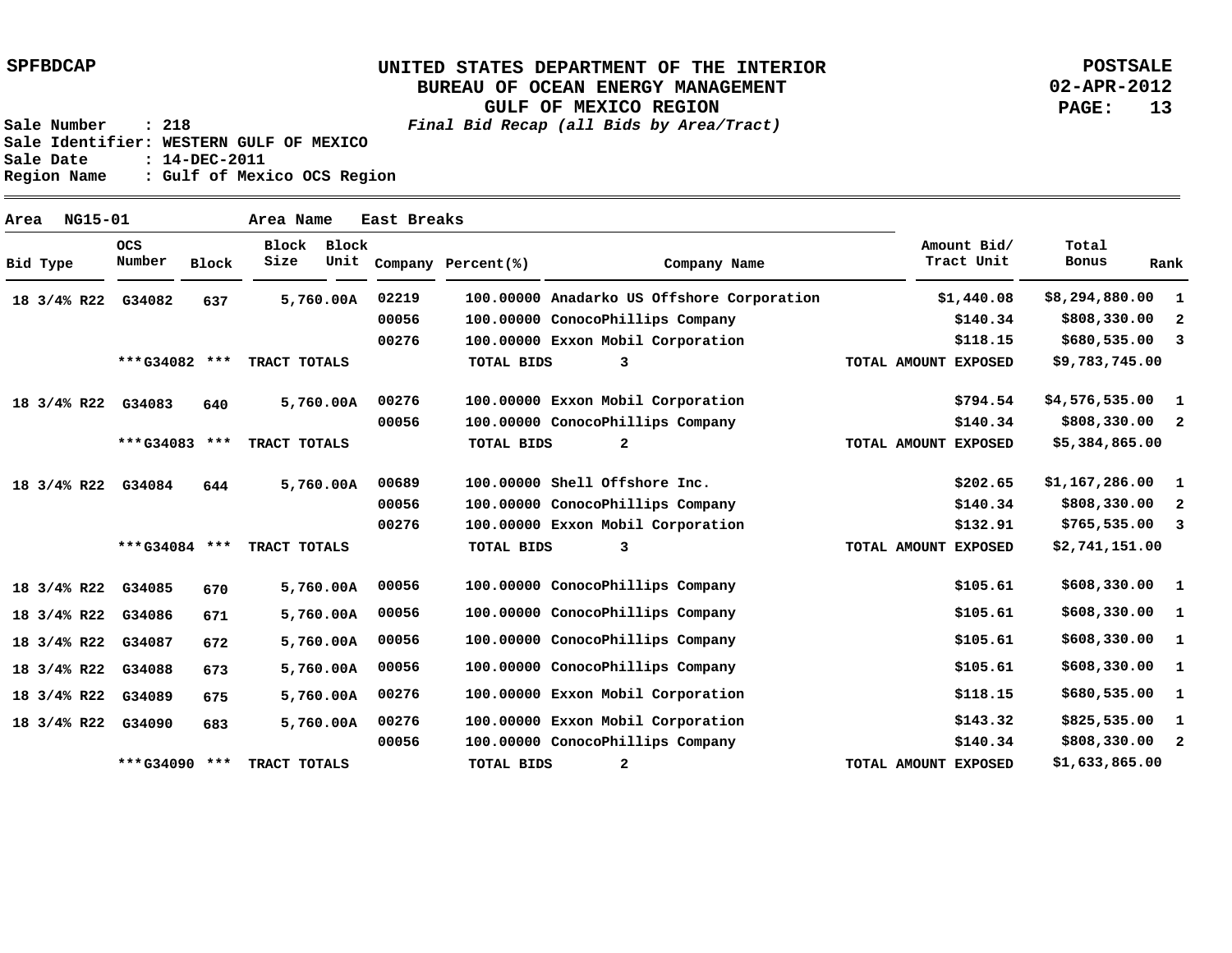**POSTSALE 02-APR-2012 PAGE: 14**

| Area |             | NG15-01 |                      |              | Area Name     |               | East Breaks |                    |                                            |                      |                           |                       |                            |
|------|-------------|---------|----------------------|--------------|---------------|---------------|-------------|--------------------|--------------------------------------------|----------------------|---------------------------|-----------------------|----------------------------|
|      | Bid Type    |         | <b>OCS</b><br>Number | <b>Block</b> | Block<br>Size | Block<br>Unit |             | Company Percent(%) | Company Name                               |                      | Amount Bid/<br>Tract Unit | Total<br><b>Bonus</b> | Rank                       |
|      | 18 3/4% R22 |         | G34091               | 684          |               | 5,760.00A     | 00276       |                    | 100.00000 Exxon Mobil Corporation          |                      | \$273.70                  | \$1,576,535.00        | $\mathbf{1}$               |
|      |             |         |                      |              |               |               | 00056       |                    | 100.00000 ConocoPhillips Company           |                      | \$140.34                  | \$808,330.00          | $\overline{\mathbf{2}}$    |
|      |             |         | ***G34091 ***        |              | TRACT TOTALS  |               |             | <b>TOTAL BIDS</b>  | $\overline{a}$                             | TOTAL AMOUNT EXPOSED |                           | \$2,384,865.00        |                            |
|      | 18 3/4% R22 |         | G34092               | 686          |               | 5,760.00A     | 00276       |                    | 100.00000 Exxon Mobil Corporation          |                      | \$143.32                  | \$825,535.00          | $\mathbf{1}$               |
|      |             |         |                      |              |               |               | 02219       |                    | 100.00000 Anadarko US Offshore Corporation |                      | \$113.72                  | \$655,000.00          | $\overline{\phantom{a}}$   |
|      |             |         | ***G34092 ***        |              | TRACT TOTALS  |               |             | TOTAL BIDS         | $\mathbf{2}$                               | TOTAL AMOUNT EXPOSED |                           | \$1,480,535.00        |                            |
|      | 18 3/4% R22 |         | G34093               | 688          |               | 5,760.00A     | 00056       |                    | 100.00000 ConocoPhillips Company           |                      | \$105.61                  | \$608,330.00          | $\mathbf{1}$               |
|      | 18 3/4% R22 |         | G34094               | 716          |               | 5,760.00A     | 00056       |                    | 100.00000 ConocoPhillips Company           |                      | \$105.61                  | \$608,330.00          | $\mathbf{1}$               |
|      | 18 3/4% R22 |         | G34095               | 717          |               | 5,760.00A     | 00056       |                    | 100.00000 ConocoPhillips Company           |                      | \$105.61                  | \$608,330.00          | $\mathbf{1}$               |
|      | 18 3/4% R22 |         | G34096               | 722          |               | 5,760.00A     | 00276       |                    | 100.00000 Exxon Mobil Corporation          |                      | \$1,345.58                | \$7,750,535.00        | $\mathbf{1}$               |
|      | 18 3/4% R22 |         | G34097               | 725          |               | 5,760.00A     | 00689       |                    | 100.00000 Shell Offshore Inc.              |                      | \$549.88                  | \$3,167,286.00        | $\mathbf{1}$               |
|      |             |         |                      |              |               |               | 00276       |                    | 100.00000 Exxon Mobil Corporation          |                      | \$405.47                  | $$2,335,535.00$ 2     |                            |
|      |             |         | ***G34097 ***        |              | TRACT TOTALS  |               |             | <b>TOTAL BIDS</b>  | $\mathbf{2}$                               | TOTAL AMOUNT EXPOSED |                           | \$5,502,821.00        |                            |
|      | 18 3/4% R22 |         | G34098               | 727          |               | 5,760.00A     | 02219       |                    | 100.00000 Anadarko US Offshore Corporation |                      | \$200.80                  | \$1,156,600.00        | $\mathbf{1}$               |
|      |             |         |                      |              |               |               | 00056       |                    | 100.00000 ConocoPhillips Company           |                      | \$105.61                  | \$608,330.00          | $\overline{\phantom{0}}^2$ |
|      |             |         | ***G34098 ***        |              | TRACT TOTALS  |               |             | TOTAL BIDS         | $\mathbf{2}$                               | TOTAL AMOUNT EXPOSED |                           | \$1,764,930.00        |                            |
|      | 18 3/4% R22 |         | G34099               | 728          |               | 5,760.00A     | 02219       |                    | 100.00000 Anadarko US Offshore Corporation |                      | \$200.80                  | \$1,156,600.00        | $\mathbf{1}$               |
|      | 18 3/4% R22 |         | G34100               | 736          |               | 5,760.00A     | 02219       |                    | 100.00000 Anadarko US Offshore Corporation |                      | \$108.68                  | \$626,000.00          | -1                         |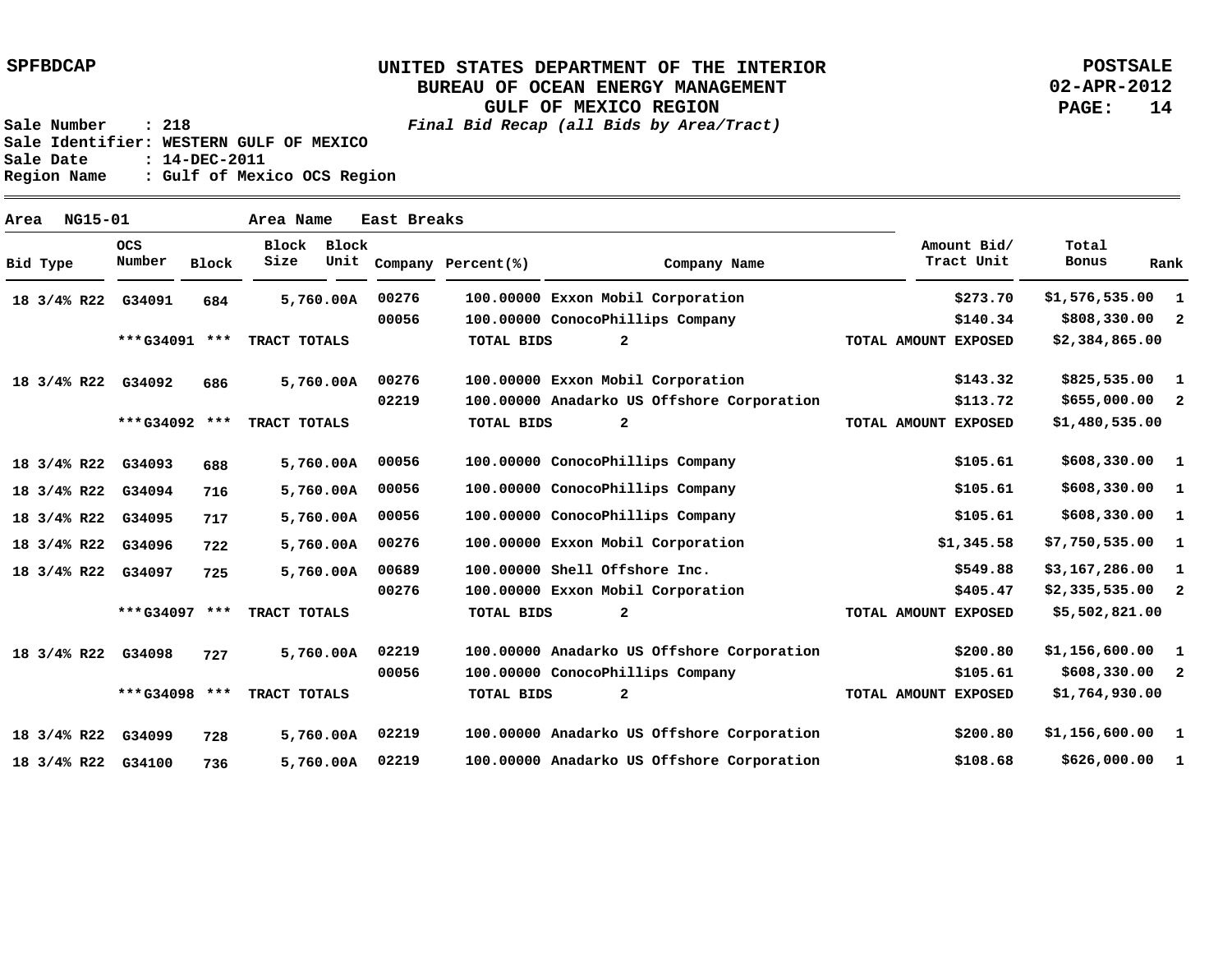**POSTSALE 02-APR-2012 PAGE: 15**

| Area |             | NG15-01 |                      |              | Area Name            |               | East Breaks |                    |                                                |                           |                 |              |
|------|-------------|---------|----------------------|--------------|----------------------|---------------|-------------|--------------------|------------------------------------------------|---------------------------|-----------------|--------------|
|      | Bid Type    |         | <b>OCS</b><br>Number | <b>Block</b> | <b>Block</b><br>Size | Block<br>Unit |             | Company Percent(%) | Company Name                                   | Amount Bid/<br>Tract Unit | Total<br>Bonus  | Rank         |
|      | 18 3/4% R22 |         | G34101               | 765          |                      | 5,760.00A     | 00276       |                    | 100.00000 Exxon Mobil Corporation              | \$143.32                  | \$825,535.00 1  |              |
|      | 18 3/4% R22 |         | G34102               | 811          |                      | 5,760.00A     | 00276       | 100.00000          | Exxon Mobil Corporation                        | \$143.32                  | \$825,535.00    | $\mathbf{1}$ |
|      | 18 3/4% R22 |         | G34103               | 812          |                      | 5,760.00A     | 00276       |                    | 100.00000 Exxon Mobil Corporation              | \$118.15                  | \$680,535.00 1  |              |
|      | 18 3/4% R22 |         | G34104               | 816          |                      | 5,760.00A     | 02079       |                    | 100.00000 Nexen Petroleum Offshore U.S.A. Inc. | \$108.02                  | \$622,222.00    | - 1          |
|      | 18 3/4% R22 |         | G34105               | 906          |                      | 5,760.00A     | 00276       |                    | 100.00000 Exxon Mobil Corporation              | \$118.15                  | \$680,535.00    | $\mathbf{1}$ |
|      |             |         |                      |              |                      |               | 00056       |                    | 100.00000 ConocoPhillips Company               | \$105.61                  | \$608,330.00 2  |              |
|      |             |         | ***G34105 ***        |              | TRACT TOTALS         |               |             | <b>TOTAL BIDS</b>  | $\mathbf{2}$                                   | TOTAL AMOUNT EXPOSED      | \$1,288,865.00  |              |
|      | 18 3/4% R22 |         | G34106               | 907          |                      | 5,760.00A     | 00276       |                    | 100.00000 Exxon Mobil Corporation              | \$118.15                  | \$680,535.00 1  |              |
|      |             |         |                      |              |                      |               | 00056       |                    | 100.00000 ConocoPhillips Company               | \$105.61                  | \$608,330.00 2  |              |
|      |             |         | ***G34106 ***        |              | TRACT TOTALS         |               |             | TOTAL BIDS         | $\mathbf{2}$                                   | TOTAL AMOUNT EXPOSED      | \$1,288,865.00  |              |
|      | 18 3/4% R22 |         | G34107               | 908          |                      | 5,760.00A     | 00056       |                    | 100.00000 ConocoPhillips Company               | \$105.61                  | \$608,330.00 1  |              |
|      | 18 3/4% R22 |         | G34108               | 950          |                      | 5,760.00A     | 00056       |                    | 100.00000 ConocoPhillips Company               | \$105.61                  | \$608,330.00 1  |              |
|      | 18 3/4% R22 |         | G34109               | 951          |                      | 5,760.00A     | 00276       |                    | 100.00000 Exxon Mobil Corporation              | \$118.15                  | \$680,535.00    | - 1          |
|      |             |         |                      |              |                      |               | 00056       |                    | 100.00000 ConocoPhillips Company               | \$105.61                  | $$608,330.00$ 2 |              |
|      |             |         | ***G34109 ***        |              | TRACT TOTALS         |               |             | TOTAL BIDS         | 2                                              | TOTAL AMOUNT EXPOSED      | \$1,288,865.00  |              |
|      | 18 3/4% R22 |         | G34110               | 952          |                      | 5,760.00A     | 00056       |                    | 100.00000 ConocoPhillips Company               | \$105.61                  | \$608,330.00    | -1           |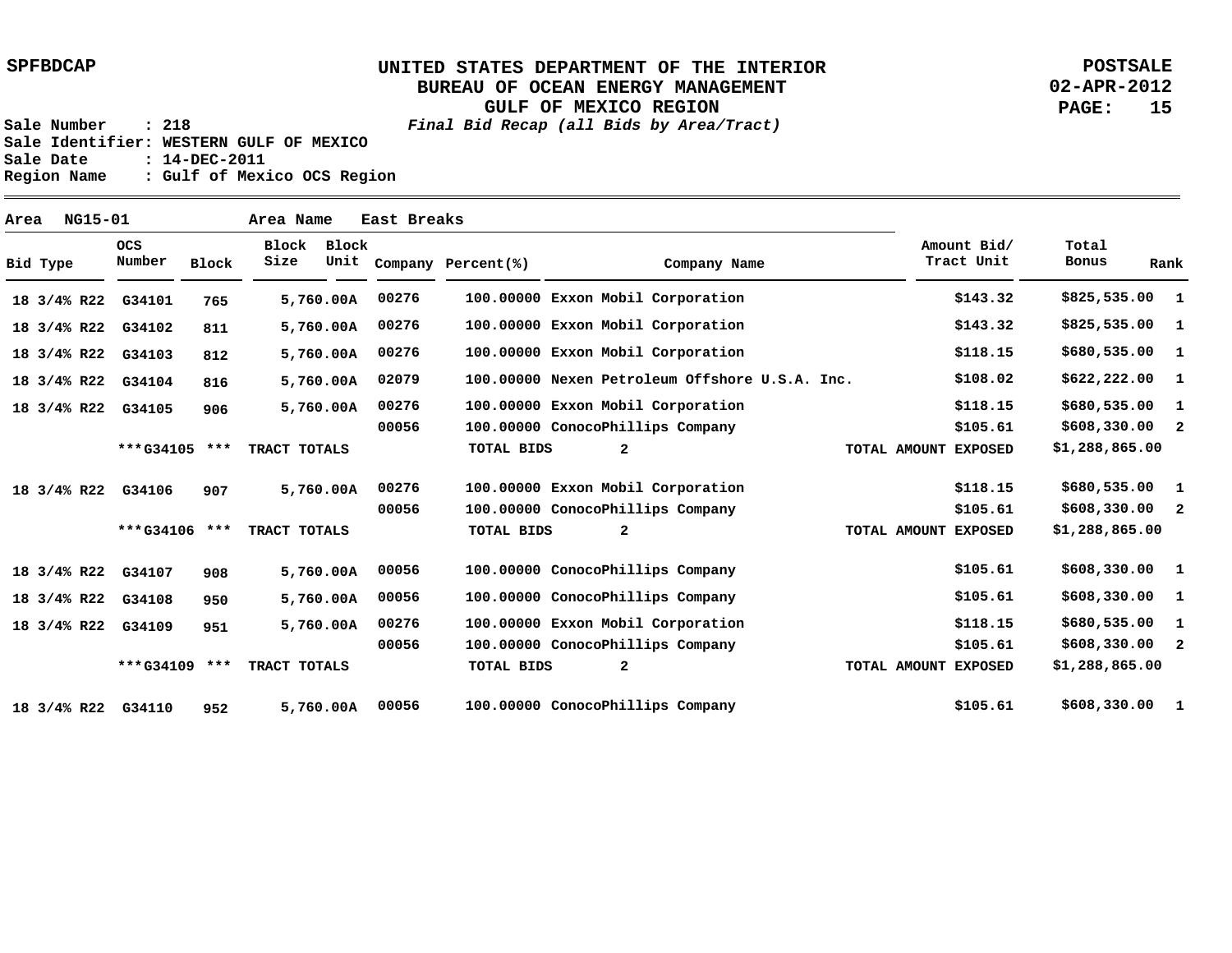**POSTSALE 02-APR-2012 PAGE: 16**

| Area | <b>NG15-02</b> |                      |              | Area Name     |               | Garden Banks |                    |                                             |                           |                        |              |
|------|----------------|----------------------|--------------|---------------|---------------|--------------|--------------------|---------------------------------------------|---------------------------|------------------------|--------------|
|      | Bid Type       | <b>OCS</b><br>Number | <b>Block</b> | Block<br>Size | Block<br>Unit |              | Company Percent(%) | Company Name                                | Amount Bid/<br>Tract Unit | Total<br>Bonus<br>Rank |              |
|      | 18 3/4% R22    | G34111               | 530          |               | 5,760.00A     | 02941        |                    | 100.00000 Maersk Oil Gulf of Mexico Two LLC | \$1,350.32                | $$7,777,816.00$ 1      |              |
|      | 18 3/4% R22    | G34112               | 531          |               | 5,760.00A     | 02941        |                    | 100.00000 Maersk Oil Gulf of Mexico Two LLC | \$200.14                  | $$1,152,816.00$ 1      |              |
|      | 18 3/4% R21    | G34113               | 537          |               | 5,760.00A     | 02941        |                    | 100.00000 Maersk Oil Gulf of Mexico Two LLC | \$1,500.14                | \$8,640,816.00         | $\mathbf{1}$ |
|      |                |                      |              |               |               | 02990        |                    | 100.00000 Ecopetrol America Inc.            | \$130.21                  | \$750,000.002          |              |
|      |                | ***G34113            | $***$        | TRACT TOTALS  |               |              | TOTAL BIDS         | $\mathbf{2}$                                | TOTAL AMOUNT EXPOSED      | \$9,390,816.00         |              |
|      | 18 3/4% R21    | G34114               | 538          |               | 5,760.00A     | 02941        |                    | 100.00000 Maersk Oil Gulf of Mexico Two LLC | \$500.14                  | $$2,880,816.00$ 1      |              |
|      | 18 3/4% R21    | G34115               | 581          |               | 5,760.00A     | 02941        |                    | 100.00000 Maersk Oil Gulf of Mexico Two LLC | \$300.14                  | $$1,728,816.00$ 1      |              |
|      |                |                      |              |               |               | 02990        |                    | 100.00000 Ecopetrol America Inc.            | \$130.21                  | \$750,000.00 2         |              |
|      |                | ***G34115 ***        |              | TRACT TOTALS  |               |              | <b>TOTAL BIDS</b>  | $\mathbf{2}$                                | TOTAL AMOUNT EXPOSED      | \$2,478,816.00         |              |
|      | 18 3/4% R21    | G34116               | 582          |               | 5,760.00A     | 02941        |                    | 100.00000 Maersk Oil Gulf of Mexico Two LLC | \$1,500.14                | $$8,640,816.00$ 1      |              |
|      |                |                      |              |               |               | 02990        |                    | 100.00000 Ecopetrol America Inc.            | \$130.21                  | \$750,000.002          |              |
|      |                | ***G34116            | ***          | TRACT TOTALS  |               |              | TOTAL BIDS         | $\overline{a}$                              | TOTAL AMOUNT EXPOSED      | \$9,390,816.00         |              |
|      | 18 3/4% R22    | G34117               | 975          |               | 5,760.00A     | 02481        |                    | 100.00000 BP Exploration & Production Inc.  | \$339.00                  | $$1,952,619.00$ 1      |              |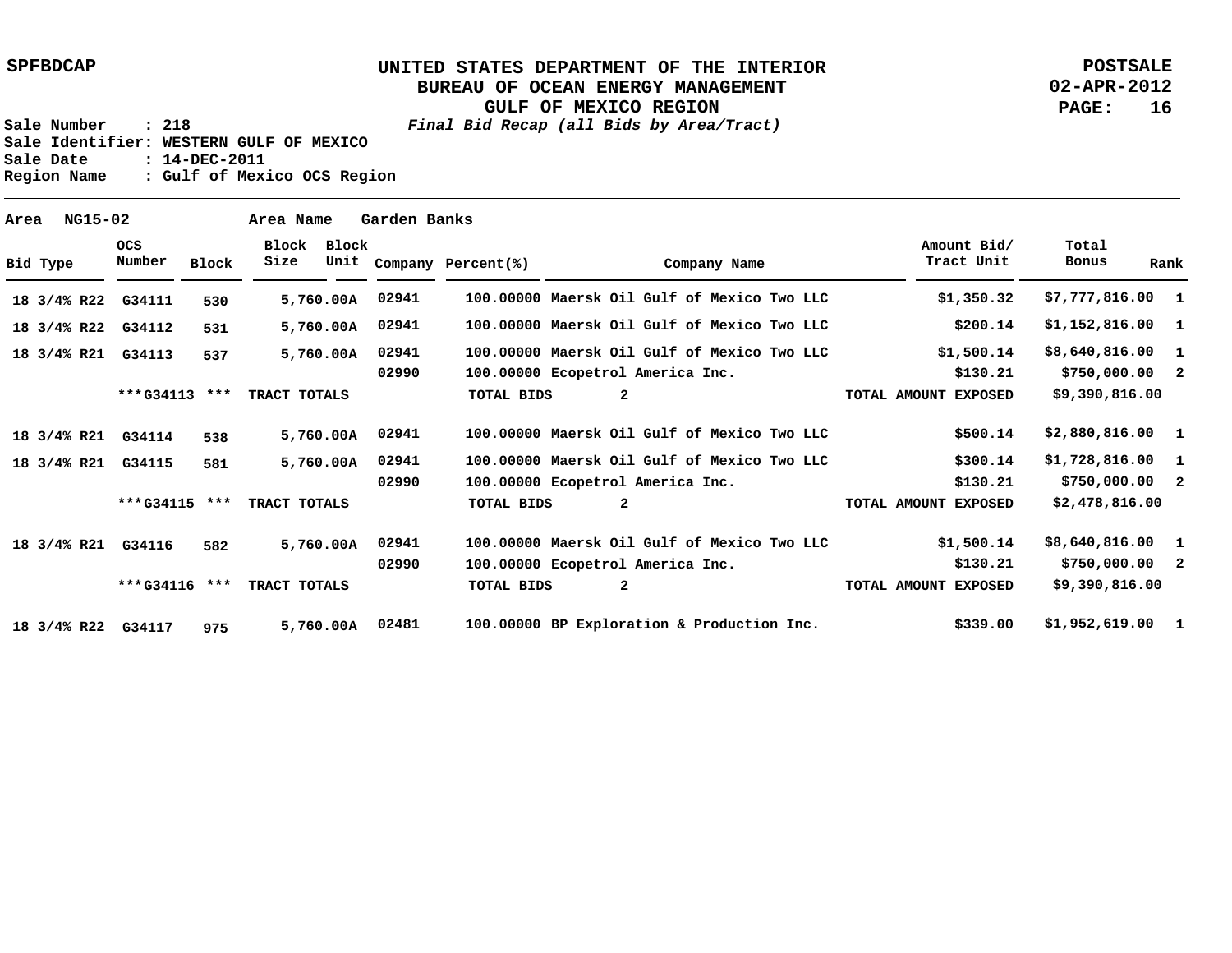**POSTSALE 02-APR-2012 PAGE: 17**

**Sale Number : 218 Final Bid Recap (all Bids by Area/Tract) Sale Identifier: WESTERN GULF OF MEXICO Sale Date : 14-DEC-2011 Region Name : Gulf of Mexico OCS Region**

 **74 115 116 117 118 119 121 122 157 158 160 161 187 188 189 190 191 192 100.00000 Exxon Mobil Corporation 100.00000 Exxon Mobil Corporation 100.00000 Exxon Mobil Corporation 100.00000 Exxon Mobil Corporation 100.00000 Exxon Mobil Corporation 100.00000 Exxon Mobil Corporation 100.00000 Exxon Mobil Corporation 100.00000 Exxon Mobil Corporation 100.00000 Exxon Mobil Corporation 100.00000 Exxon Mobil Corporation 100.00000 ConocoPhillips Company 100.00000 ConocoPhillips Company 100.00000 ConocoPhillips Company 100.00000 ConocoPhillips Company 100.00000 ConocoPhillips Company 100.00000 ConocoPhillips Company 100.00000 ConocoPhillips Company 100.00000 ConocoPhillips Company 00276 00276 00276 00276 00276 00276 00276 00276 00276 00276 00056 00056 00056 00056 00056 00056 00056 00056 \$680,535.00 \$680,535.00 \$680,535.00 \$680,535.00 \$680,535.00 \$680,535.00 \$680,535.00 \$680,535.00 \$680,535.00 \$680,535.00 \$808,330.00 \$808,330.00 \$808,330.00 \$808,330.00 \$808,330.00 \$808,330.00 \$808,330.00 \$808,330.00 1 1 1 1 1 1 1 1 1 1 1 1 1 1 1 1 1 1 \$118.15 \$118.15 \$118.15 \$118.15 \$118.15 \$118.15 \$118.15 \$118.15 \$118.15 \$118.15 \$140.34 \$140.34 \$140.34 \$140.34 \$140.34 \$140.34 \$140.34 \$140.34 G34118 18 3/4% R22 R G34119 G34120 18 3/4% R22 G34121 18 3/4% R22 G34122 18 3/4% R22 G34123 18 3/4% R22 G34124 18 3/4% R23 G34125 18 3/4% R23 G34126 18 3/4% R22 G34127 18 3/4% R22 G34128 18 3/4% R22 G34129 18 3/4% R22 G34130 18 3/4% R22 G34131 18 3/4% R22 G34132 18 3/4% R22 G34133 18 3/4% R22 G34134 18 3/4% R23 G34135 18 3/4% R23 5,760.00 A 5,760.00 A 5,760.00 A 5,760.00 A 5,760.00 A 5,760.00 A 5,760.00 A 5,760.00 A 5,760.00 A 5,760.00 A 5,760.00 A 5,760.00 A 5,760.00 A 5,760.00 A 5,760.00 A 5,760.00 A 5,760.00 A 5,760.00 A 18 3/4% R22 Bid Type OCS Number Block Block Size Block Unit Company Percent(%) Company Name Amount Bid/ Tract Unit Total Bonus Rank Area NG15-04 Area Name Alaminos Canyon**

**'R' Denotes Rejected Tract.**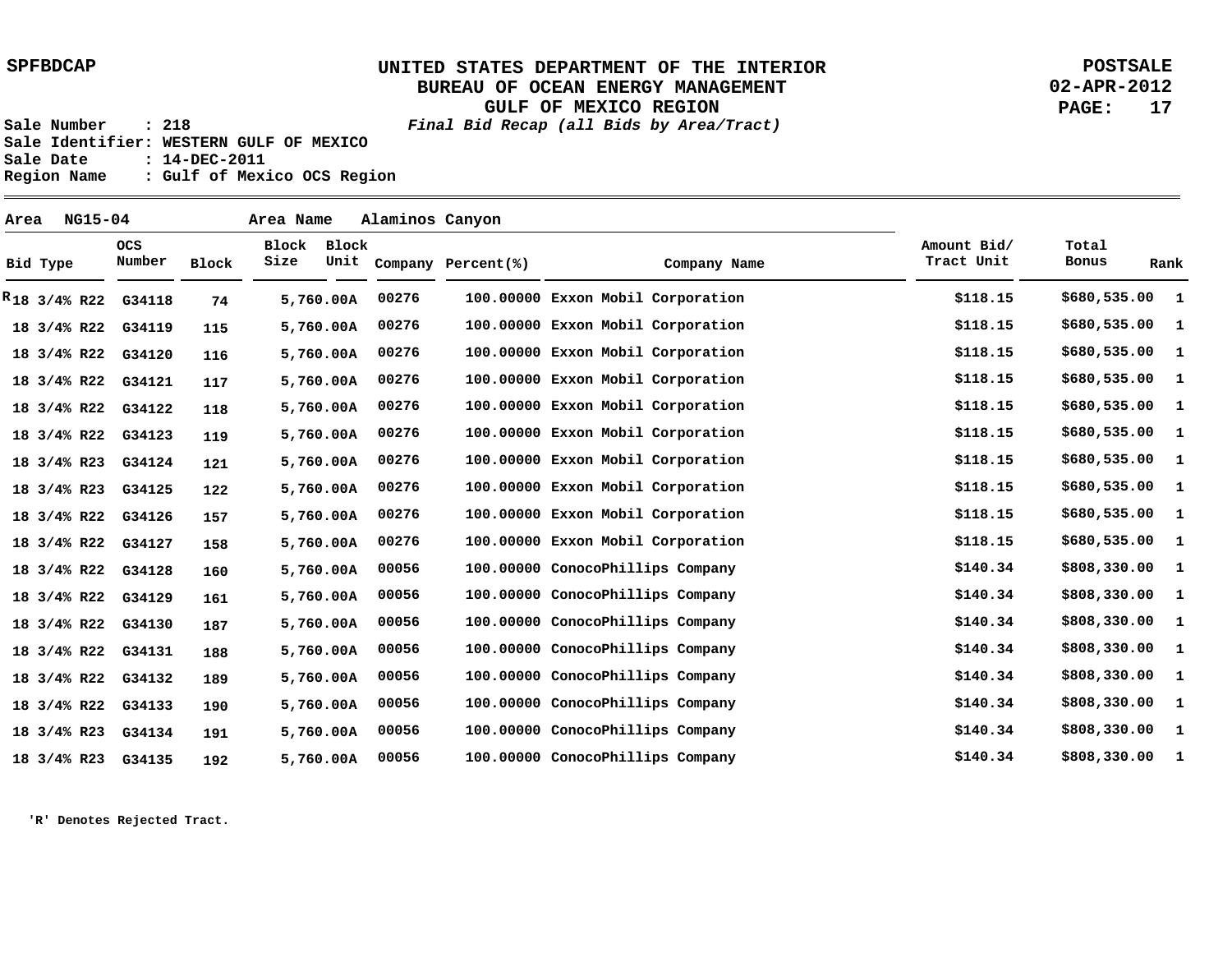**POSTSALE 02-APR-2012 PAGE: 18**

**Sale Number : 218 Final Bid Recap (all Bids by Area/Tract) Sale Identifier: WESTERN GULF OF MEXICO Sale Date : 14-DEC-2011 Region Name : Gulf of Mexico OCS Region**

| Area |                   | <b>NG15-04</b>    |               |       | Area Name     |               | Alaminos Canyon |                    |                                   |                      |                           |                 |                         |
|------|-------------------|-------------------|---------------|-------|---------------|---------------|-----------------|--------------------|-----------------------------------|----------------------|---------------------------|-----------------|-------------------------|
|      | Bid Type          |                   | OCS<br>Number | Block | Block<br>Size | Block<br>Unit |                 | Company Percent(%) | Company Name                      |                      | Amount Bid/<br>Tract Unit | Total<br>Bonus  | Rank                    |
|      |                   | 18 3/4% R22       | G34136        | 200   |               | 5,760.00A     | 00056           |                    | 100.00000 ConocoPhillips Company  |                      | \$140.34                  | \$808,330.00    | 1                       |
|      |                   |                   |               |       |               |               | 00276           |                    | 100.00000 Exxon Mobil Corporation |                      | \$118.15                  | \$680,535.00    | $\overline{\mathbf{2}}$ |
|      |                   |                   | ***G34136 *** |       | TRACT TOTALS  |               |                 | TOTAL BIDS         | $\mathbf{2}$                      | TOTAL AMOUNT EXPOSED |                           | \$1,488,865.00  |                         |
|      |                   | 18 3/4% R22       | G34137        | 201   |               | 5,760.00A     | 00056           |                    | 100.00000 ConocoPhillips Company  |                      | \$140.34                  | \$808,330.00    | 1                       |
|      |                   |                   |               |       |               |               | 00276           |                    | 100.00000 Exxon Mobil Corporation |                      | \$118.15                  | $$680,535.00$ 2 |                         |
|      |                   |                   | ***G34137 *** |       | TRACT TOTALS  |               |                 | TOTAL BIDS         | 2                                 | TOTAL AMOUNT EXPOSED |                           | \$1,488,865.00  |                         |
|      |                   | 18 3/4% R22       | G34138        | 202   |               | 5,760.00A     | 00056           |                    | 100.00000 ConocoPhillips Company  |                      | \$140.34                  | \$808,330.00    | $\mathbf{1}$            |
|      |                   | 18 3/4% R22       | G34139        | 203   |               | 5,760.00A     | 00056           |                    | 100.00000 ConocoPhillips Company  |                      | \$140.34                  | \$808,330.00    | $\mathbf{1}$            |
|      |                   | 18 3/4% R22       | G34140        | 232   |               | 5,760.00A     | 00056           |                    | 100.00000 ConocoPhillips Company  |                      | \$140.35                  | \$808,410.00    | $\mathbf{1}$            |
|      | 18 3/4% R22       |                   | G34141        | 233   |               | 5,760.00A     | 00056           |                    | 100.00000 ConocoPhillips Company  |                      | \$140.35                  | \$808,410.00    | $\mathbf{1}$            |
|      | 18 3/4% R23       |                   | G34142        | 234   |               | 5,760.00A     | 00056           |                    | 100.00000 ConocoPhillips Company  |                      | \$140.35                  | \$808,410.00    | $\mathbf{1}$            |
|      | 18 3/4% R23       |                   | G34143        | 237   |               | 5,760.00A     | 00056           |                    | 100.00000 ConocoPhillips Company  |                      | \$140.34                  | \$808,330.00    | $\mathbf{1}$            |
|      |                   | 18 3/4% R22       | G34144        | 242   |               | 5,760.00A     | 00056           |                    | 100.00000 ConocoPhillips Company  |                      | \$140.34                  | \$808,330.00    | $\mathbf{1}$            |
|      |                   | 18 3/4% R23       | G34145        | 243   |               | 5,760.00A     | 00056           |                    | 100.00000 ConocoPhillips Company  |                      | \$140.34                  | \$808,330.00    | $\mathbf{1}$            |
|      |                   | 18 3/4% R23       | G34146        | 244   |               | 5,760.00A     | 00056           |                    | 100.00000 ConocoPhillips Company  |                      | \$140.34                  | \$808,330.00    | $\mathbf{1}$            |
|      |                   | 18 3/4% R22       | G34147        | 245   |               | 5,760.00A     | 00056           |                    | 100.00000 ConocoPhillips Company  |                      | \$140.34                  | \$808,330.00    | $\mathbf{1}$            |
|      | $R_{18}$ 3/4% R22 |                   | G34148        | 258   |               | 5,760.00A     | 00276           |                    | 100.00000 Exxon Mobil Corporation |                      | \$539.16                  | \$3,105,535.00  | $\mathbf{1}$            |
|      |                   | $R_{18}$ 3/4% R22 | G34149        | 260   |               | 5,760.00A     | 00276           |                    | 100.00000 Exxon Mobil Corporation |                      | \$581.69                  | \$3,350,535.00  | -1                      |

**'R' Denotes Rejected Tract.**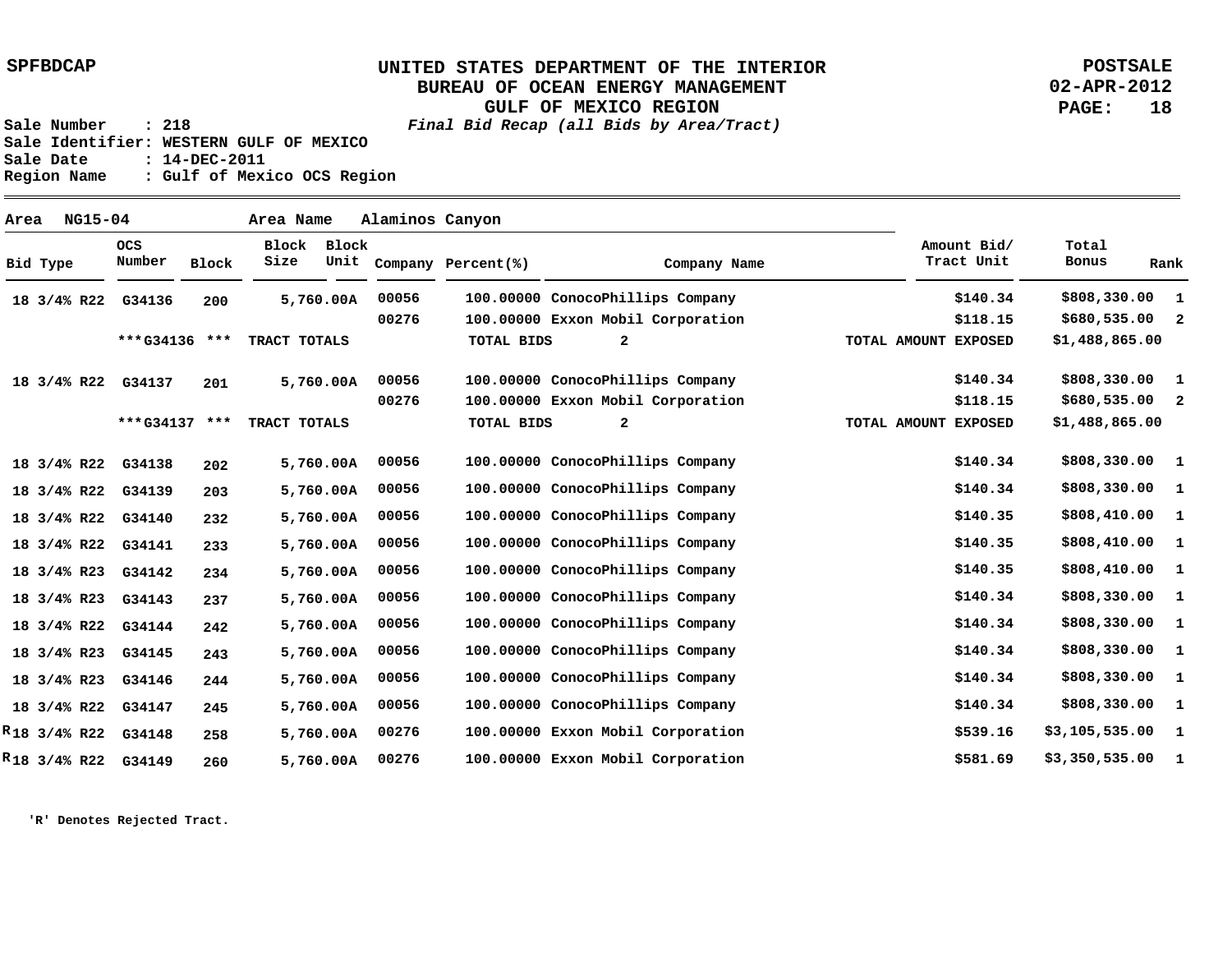**POSTSALE 02-APR-2012 PAGE: 19**

**Sale Number : 218 Final Bid Recap (all Bids by Area/Tract) Sale Identifier: WESTERN GULF OF MEXICO Sale Date : 14-DEC-2011 Region Name : Gulf of Mexico OCS Region**

 **261 277 278 281 284 285 286 287 288 323 324 333 367 368 371 372 393 412 100.00000 Exxon Mobil Corporation 100.00000 ConocoPhillips Company 100.00000 ConocoPhillips Company 100.00000 ConocoPhillips Company 100.00000 ConocoPhillips Company 100.00000 ConocoPhillips Company 100.00000 ConocoPhillips Company 100.00000 ConocoPhillips Company 100.00000 ConocoPhillips Company 100.00000 ConocoPhillips Company 100.00000 ConocoPhillips Company 100.00000 Union Oil Company of California 100.00000 ConocoPhillips Company 100.00000 ConocoPhillips Company 100.00000 ConocoPhillips Company 100.00000 ConocoPhillips Company 100.00000 Exxon Mobil Corporation 100.00000 ConocoPhillips Company 00276 00056 00056 00056 00056 00056 00056 00056 00056 00056 00056 00003 00056 00056 00056 00056 00276 00056 \$825,535.00 1 \$808,330.00 \$808,410.00 \$808,330.00 \$808,330.00 \$808,330.00 \$808,330.00 \$808,330.00 \$808,330.00 \$808,330.00 \$808,330.00 \$608,779.00 \$808,330.00 \$808,330.00 \$808,330.00 \$808,330.00 \$765,535.00 \$808,330.00 1 1 1 1 1 1 1 1 1 1 1 1 1 1 1 1 1 \$143.32 \$140.34 \$140.35 \$140.34 \$140.34 \$140.34 \$140.34 \$140.34 \$140.34 \$140.34 \$140.34 \$105.69 \$140.34 \$140.34 \$140.34 \$140.34 \$132.91 \$140.34 G34150 18 3/4% R23 G34151 G34152 18 3/4% R23 G34153 18 3/4% R23 G34154 18 3/4% R23 G34155 18 3/4% R23 G34156 18 3/4% R23 G34157 18 3/4% R23 G34158 18 3/4% R22 G34159 18 3/4% R23 G34160 18 3/4% R23 G34161 18 3/4% R22 G34162 18 3/4% R23 G34163 18 3/4% R23 G34164 18 3/4% R23 G34165 18 3/4% R23 G34166 18 3/4% R22 G34167 18 3/4% R23 5,760.00 A 5,760.00 A 5,760.00 A 5,760.00 A 5,760.00 A 5,760.00 A 5,760.00 A 5,760.00 A 5,760.00 A 5,760.00 A 5,760.00 A 5,760.00 A 5,760.00 A 5,760.00 A 5,760.00 A 5,760.00 A 5,760.00 A 5,760.00 A 18 3/4% R23 Bid Type OCS Number Block Block Block Size Unit Company Percent(%) Company Name Amount Bid/ Tract Unit Total Bonus Rank Area NG15-04 Area Name Alaminos Canyon**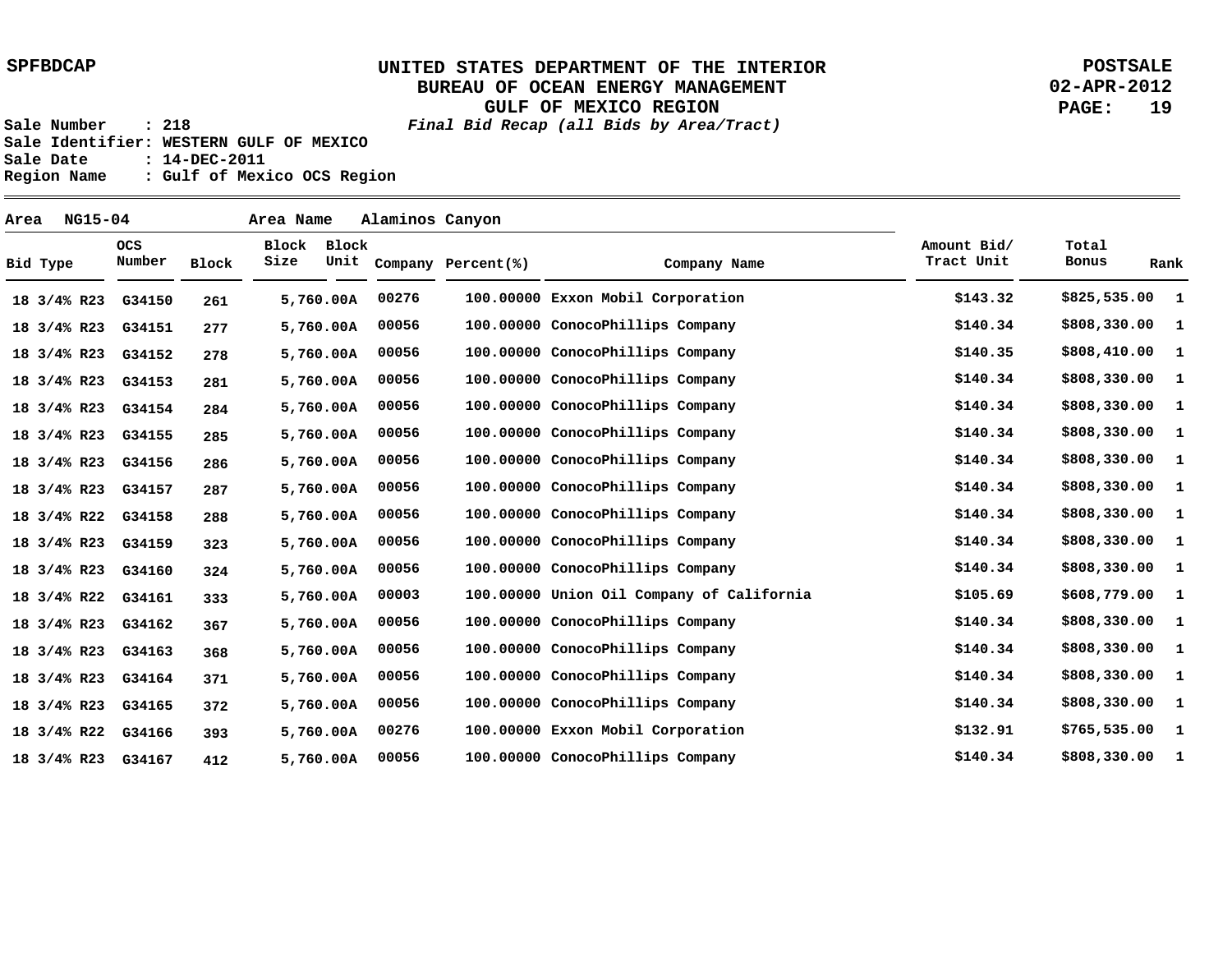**POSTSALE 02-APR-2012 PAGE: 20**

**Sale Number : 218 Final Bid Recap (all Bids by Area/Tract) Sale Identifier: WESTERN GULF OF MEXICO Sale Date : 14-DEC-2011 Region Name : Gulf of Mexico OCS Region**

 **413 414 417 437 481 503 523 567 612 613 655 656 657 698 699 738 782 784 100.00000 ConocoPhillips Company 100.00000 ConocoPhillips Company 100.00000 ConocoPhillips Company 100.00000 Exxon Mobil Corporation 100.00000 BP Exploration & Production Inc. 100.00000 ConocoPhillips Company 100.00000 BP Exploration & Production Inc. 100.00000 BP Exploration & Production Inc. 100.00000 Exxon Mobil Corporation 100.00000 Exxon Mobil Corporation 100.00000 Exxon Mobil Corporation 100.00000 Exxon Mobil Corporation 100.00000 Exxon Mobil Corporation 100.00000 Exxon Mobil Corporation 100.00000 Exxon Mobil Corporation 100.00000 Plains Exploration & Production Company 100.00000 Plains Exploration & Production Company 100.00000 Plains Exploration & Production Company 00056 00056 00056 00276 02481 00056 02481 02481 00276 00276 00276 00276 00276 00276 00276 02702 02702 02702 5,760.00 A \$808,330.00 1 \$808,330.00 \$808,330.00 \$765,535.00 \$1,912,619.00 \$808,330.00 \$692,619.00 \$692,619.00 \$4,750,535.00 \$4,750,535.00 \$765,535.00 \$1,675,535.00 \$825,535.00 \$765,535.00 \$765,535.00 \$875,000.00 \$885,000.00 \$625,000.00 1 1 1 1 1 1 1 1 1 1 1 1 1 1 1 1 1 \$140.34 \$140.34 \$140.34 \$132.91 \$332.05 \$140.34 \$120.25 \$120.25 \$824.75 \$824.75 \$132.91 \$290.89 \$143.32 \$132.91 \$132.91 \$151.91 \$153.65 \$108.51 G34168 18 3/4% R23 G34169 G34170 18 3/4% R23 G34171 18 3/4% R22 G34172 18 3/4% R22 G34173 18 3/4% R23 G34174 18 3/4% R23 G34175 18 3/4% R23 G34176 18 3/4% R23 G34177 18 3/4% R23 G34178 18 3/4% R23 G34179 18 3/4% R23 G34180 18 3/4% R23 G34181 18 3/4% R23 G34182 18 3/4% R23 G34183 18 3/4% R23 G34184 18 3/4% R23 G34185 18 3/4% R23 5,760.00 A 5,760.00 A 5,760.00 A 5,760.00 A 5,760.00 A 5,760.00 A 5,760.00 A 5,760.00 A 5,760.00 A 5,760.00 A 5,760.00 A 5,760.00 A 5,760.00 A 5,760.00 A 5,760.00 A 5,760.00 A 5,760.00 A 18 3/4% R23 Bid Type OCS Number Block Block Block Size Unit Company Percent(%) Company Name Amount Bid/ Tract Unit Total Bonus Rank Area NG15-04 Area Name Alaminos Canyon**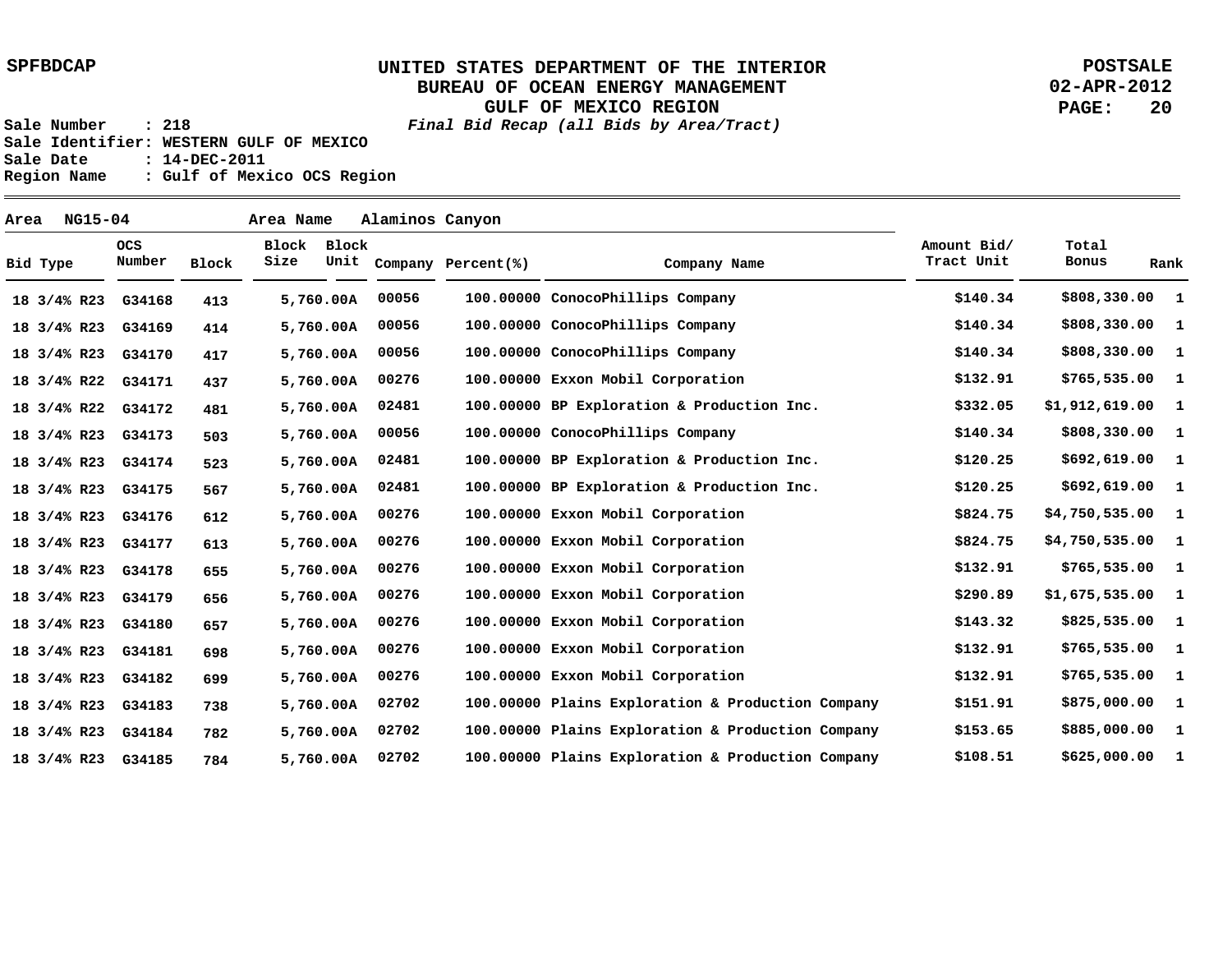**POSTSALE 02-APR-2012 PAGE: 21**

| NG15-04<br>Area        |                      |       | Area Name           |           | Alaminos Canyon |                         |                                                   |                           |                |              |
|------------------------|----------------------|-------|---------------------|-----------|-----------------|-------------------------|---------------------------------------------------|---------------------------|----------------|--------------|
| Bid Type               | <b>OCS</b><br>Number | Block | Block Block<br>Size |           |                 | Unit Company Percent(%) | Company Name                                      | Amount Bid/<br>Tract Unit | Total<br>Bonus | Rank         |
| 18 3/4% R23            | G34186               | 826   |                     | 5,760.00A | 02702           |                         | 100.00000 Plains Exploration & Production Company | \$155.38                  | \$895,000.00 1 |              |
| 18 3/4% R23            | G34187               | 827   |                     | 5,760.00A | 02702           |                         | 100.00000 Plains Exploration & Production Company | \$150.17                  | \$865,000.00 1 |              |
| $18 \frac{3}{4\%}$ R23 | G34188               | 828   |                     | 5,760.00A | 02702           |                         | 100.00000 Plains Exploration & Production Company | \$108.51                  | \$625,000.00   | $\mathbf{1}$ |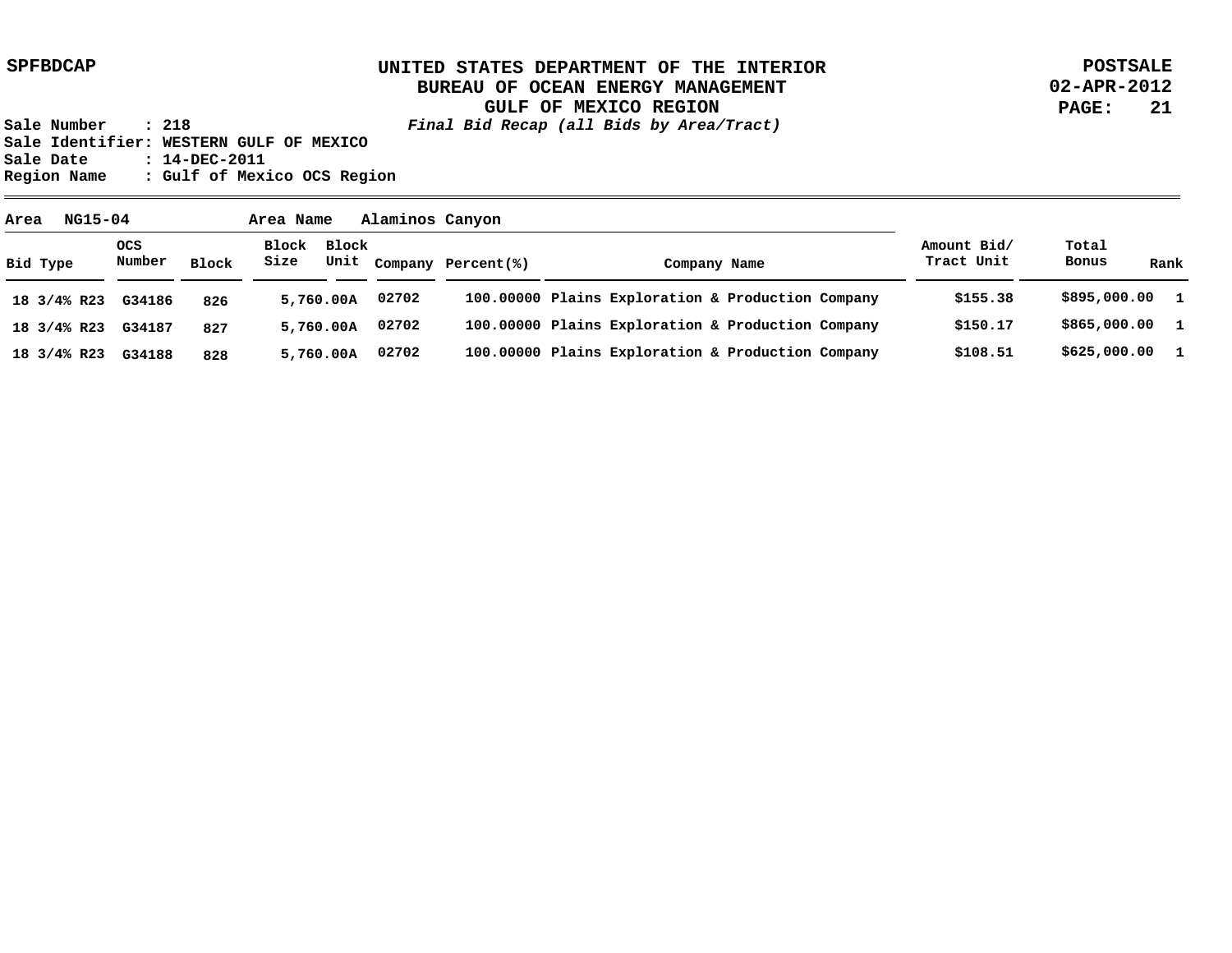**POSTSALE 02-APR-2012 PAGE: 22**

**Sale Number : 218 Final Bid Recap (all Bids by Area/Tract) Sale Identifier: WESTERN GULF OF MEXICO Sale Date : 14-DEC-2011 Region Name : Gulf of Mexico OCS Region**

 **7 95 354 397 407 441 442 448 449 450 451 452 453 100.00000 BP Exploration & Production Inc. 100.00000 ConocoPhillips Company 100.00000 Union Oil Company of California 100.00000 BP Exploration & Production Inc. 100.00000 Hess Corporation 100.00000 Shell Offshore Inc. 100.00000 Ecopetrol America Inc. 100.00000 Maersk Oil Gulf of Mexico Two LLC 100.00000 BP Exploration & Production Inc. 100.00000 BP Exploration & Production Inc. 100.00000 Maersk Oil Gulf of Mexico Two LLC 100.00000 BP Exploration & Production Inc. 100.00000 BP Exploration & Production Inc. 100.00000 Plains Exploration & Production Company 100.00000 Plains Exploration & Production Company 100.00000 Maersk Oil Gulf of Mexico Two LLC 100.00000 Maersk Oil Gulf of Mexico Two LLC 100.00000 Maersk Oil Gulf of Mexico Two LLC 100.00000 Maersk Oil Gulf of Mexico Two LLC 02481 00056 00003 02481 00059 00689 02990 02941 02481 02481 02941 02481 02481 02702 02702 02941 02941 02941 5,760.00 A 02941 5,760.00 A \$4,912,619.00 \$103,200,000.00 \$84,391,221.00 \$78,912,619.00 \$75,389,390.00 \$67,167,286.00 \$24,400,000.00 \$11,520,816.00 7 \$1,912,619.00 \$5,692,619.00 \$864,816.00 \$7,112,619.00 \$1,192,619.00 \$705,000.00 \$2,500,000.00 \$864,816.00 \$864,816.00 \$864,816.00 \$864,816.00 1 1 1 2 3 4 5 6 1 1 1 1 1 1 1 1 1 1 \$852.89 \$17,916.67 \$14,651.25 \$13,700.11 \$13,088.44 \$11,660.99 \$4,236.11 \$2,000.14 \$332.05 \$988.30 \$150.14 \$1,234.83 \$207.05 \$122.40 \$434.03 \$150.14 \$150.14 \$150.14 \$150.14 G34189 18 3/4% R22 G34190 18 3/4% R22 G34191 18 3/4% R22 G34192 18 3/4% R22 G34193 18 3/4% R23 G34194 18 3/4% R22 G34195 18 3/4% R22 G34196 18 3/4% R23 G34197 18 3/4% R23 G34198 18 3/4% R23 G34199 18 3/4% R23 G34200 18 3/4% R23 G34201 18 3/4% R23 5,760.00 A 5,760.00 A 5,760.00 A 5,760.00 A 5,760.00 A 5,760.00 A 5,760.00 A 5,760.00 A 5,760.00 A 5,760.00 A 5,760.00 A \*\*\*G34190 \*\*\* TRACT TOTALS TOTAL BIDS 7 TOTAL AMOUNT EXPOSED \$444,981,332.00 Bid Type OCS Number Block Block Block Size Unit Company Percent(%) Company Name Amount Bid/ Tract Unit Total Bonus Rank Area NG15-05 Area Name Keathley Canyon**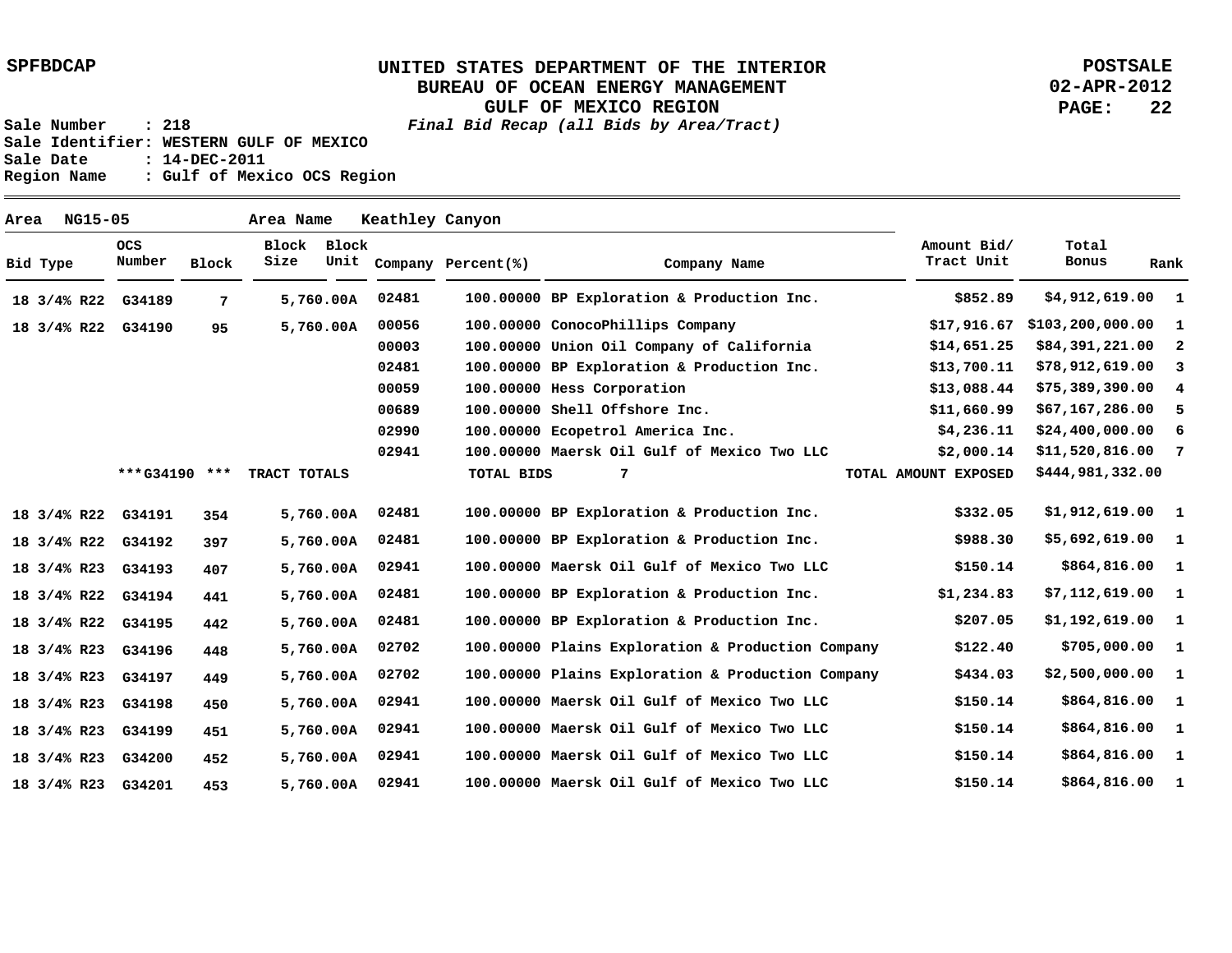**POSTSALE 02-APR-2012 PAGE: 23**

| Area |                        | <b>NG15-05</b> |                      |       | Area Name     |               | Keathley Canyon |                    |                                                   |                           |                   |      |
|------|------------------------|----------------|----------------------|-------|---------------|---------------|-----------------|--------------------|---------------------------------------------------|---------------------------|-------------------|------|
|      | Bid Type               |                | <b>OCS</b><br>Number | Block | Block<br>Size | Block<br>Unit |                 | Company Percent(%) | Company Name                                      | Amount Bid/<br>Tract Unit | Total<br>Bonus    | Rank |
|      | 18 3/4% R23            |                | G34202               | 490   |               | 5,760.00A     | 00276           |                    | 100.00000 Exxon Mobil Corporation                 | \$132.91                  | $$765,535.00$ 1   |      |
|      | 18 3/4% R23            |                | G34203               | 491   |               | 5,760.00A     | 00276           |                    | 100.00000 Exxon Mobil Corporation                 | \$132.91                  | $$765,535.00$ 1   |      |
|      | $18 \frac{3}{4\%}$ R23 |                | G34204               | 492   |               | 5,760.00A     | 02702           |                    | 100.00000 Plains Exploration & Production Company | \$122.40                  | \$705,000.00 1    |      |
|      |                        |                |                      |       |               |               | 02481           |                    | 100.00000 BP Exploration & Production Inc.        | \$102.89                  | $$592,619.00$ 2   |      |
|      |                        |                | ***G34204 ***        |       | TRACT TOTALS  |               |                 | <b>TOTAL BIDS</b>  | $\mathbf{2}$                                      | TOTAL AMOUNT EXPOSED      | \$1,297,619.00    |      |
|      | 18 3/4% R23            |                | G34205               | 493   |               | 5,760.00A     | 02702           |                    | 100.00000 Plains Exploration & Production Company | \$711.81                  | \$4,100,000.001   |      |
|      |                        |                |                      |       |               |               | 02481           |                    | 100.00000 BP Exploration & Production Inc.        | \$283.44                  | $$1,632,619.00$ 2 |      |
|      |                        |                | ***G34205 ***        |       | TRACT TOTALS  |               |                 | TOTAL BIDS         | $\mathbf{2}$                                      | TOTAL AMOUNT EXPOSED      | \$5,732,619.00    |      |
|      | 18 3/4% R23            |                | G34206               | 497   |               | 5,760.00A     | 02941           |                    | 100.00000 Maersk Oil Gulf of Mexico Two LLC       | \$150.14                  | $$864,816.00$ 1   |      |
|      | $18 \frac{3}{4\%}$ R23 |                | G34207               | 534   |               | 5,760.00A     | 00276           |                    | 100.00000 Exxon Mobil Corporation                 | \$132.91                  | $$765,535.00$ 1   |      |
|      | $18 \frac{3}{4\%}$ R23 |                | G34208               | 535   |               | 5,760.00A     | 00276           |                    | 100.00000 Exxon Mobil Corporation                 | \$132.91                  | $$765,535.00$ 1   |      |
|      | 18 3/4% R23            |                | G34209               | 578   |               | 5,760.00A     | 00276           |                    | 100.00000 Exxon Mobil Corporation                 | \$132.91                  | $$765,535.00$ 1   |      |
|      | 18 3/4% R23            |                | G34210               | 622   |               | 5,760.00A     | 02481           |                    | 100.00000 BP Exploration & Production Inc.        | \$120.25                  | $$692,619.00$ 1   |      |
|      | $18 \frac{3}{4\%}$ R23 |                | G34211               | 623   |               | 5,760.00A     | 02990           |                    | 100.00000 Ecopetrol America Inc.                  | \$381.94                  | \$2,200,000.001   |      |
|      |                        |                |                      |       |               |               | 02481           |                    | 100.00000 BP Exploration & Production Inc.        | \$241.77                  | $$1,392,619.00$ 2 |      |
|      |                        |                | ***G34211 ***        |       | TRACT TOTALS  |               |                 | TOTAL BIDS         | $\overline{a}$                                    | TOTAL AMOUNT EXPOSED      | \$3,592,619.00    |      |
|      | 18 3/4% R23            |                | G34212               | 668   |               | 5,760.00A     | 02481           |                    | 100.00000 BP Exploration & Production Inc.        | \$120.25                  | \$692,619.00 1    |      |